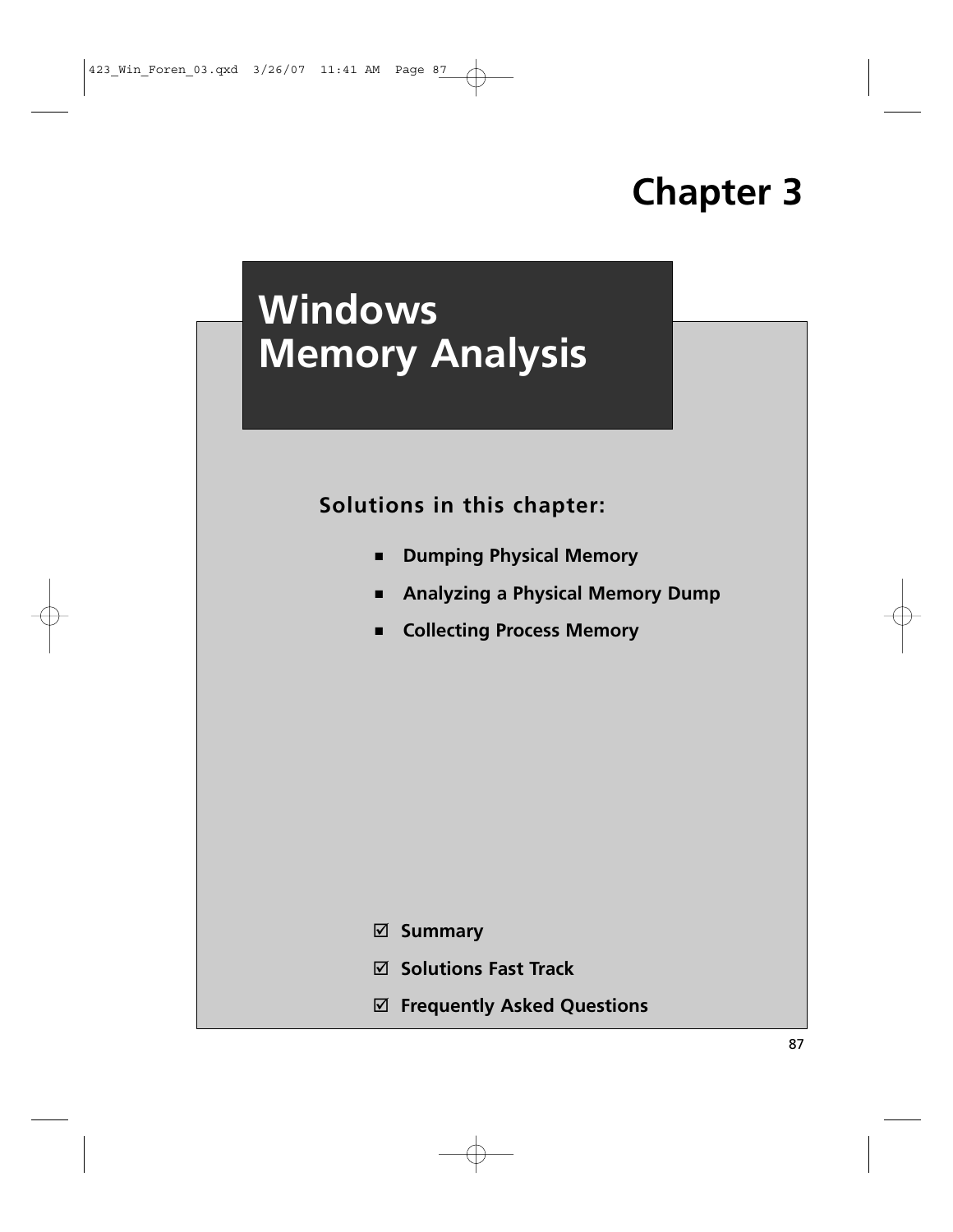# **Introduction**

In Chapter 1,"Live Response: Collecting Volatile Data," we discussed collecting volatile data from a live, running Windows system. From the Order of Volatility listed in RFC 3227, we saw that the first item of volatile data that should be collected during live-response activities is the contents of physical memory, commonly referred to as RAM.Although the specifics of collecting particular parts of volatile memory, such as network connections or running processes, has been known for some time and discussed pretty extensively, the issue of collecting, parsing, and analyzing the entire contents of physical memory is a relatively new endeavor.This field of research has really opened up in the past year or two, beginning in the summer of 2005, at least from a public perspective.

The most important question that needs to be answered at this point is,"Why?" Why would you want to collect the contents of RAM? How is doing this useful, how is it important, and what would you miss if you didn't? Until now, some investigators have collected the contents of RAM in hope of finding something that they wouldn't find on the hard drive during a post-mortem analysis—specifically, passwords. Programs will prompt the user for a password, and if the dialog box has disappeared from view, the most likely place to find that password is in memory. Malware analysts will look to memory in dealing with encrypted or obfuscated malware, because when the malware is launched, it will be decrypted in memory. More and more, malware is obfuscated in such a way that static, offline analysis is extremely difficult at best. However, if the malware were allowed to execute, it would exist in memory in a decrypted state, making it easier to analyze what the malware does. Finally, rootkits will hide processes, files, Registry keys, and even network connections from view by the tools we usually use to enumerate these items, but by analyzing the contents of RAM we can find what's been hidden. We can also find information about processes that have since exited.

As this area of analysis grows and more investigators pursue RAM as a viable source of valuable information and evidence, it will become easier to extract information from RAM and correlate that to what is found during the post-mortem forensic analysis.

# A Brief History

In the past, the "analysis" of physical memory dumps has consisted of running strings or *grep* against the "image" file, looking for passwords, IP addresses, e-mail addresses, or other strings that could give the analyst an investigative lead.The drawback method of "analysis" is that it is difficult to tie the information you find to a distinct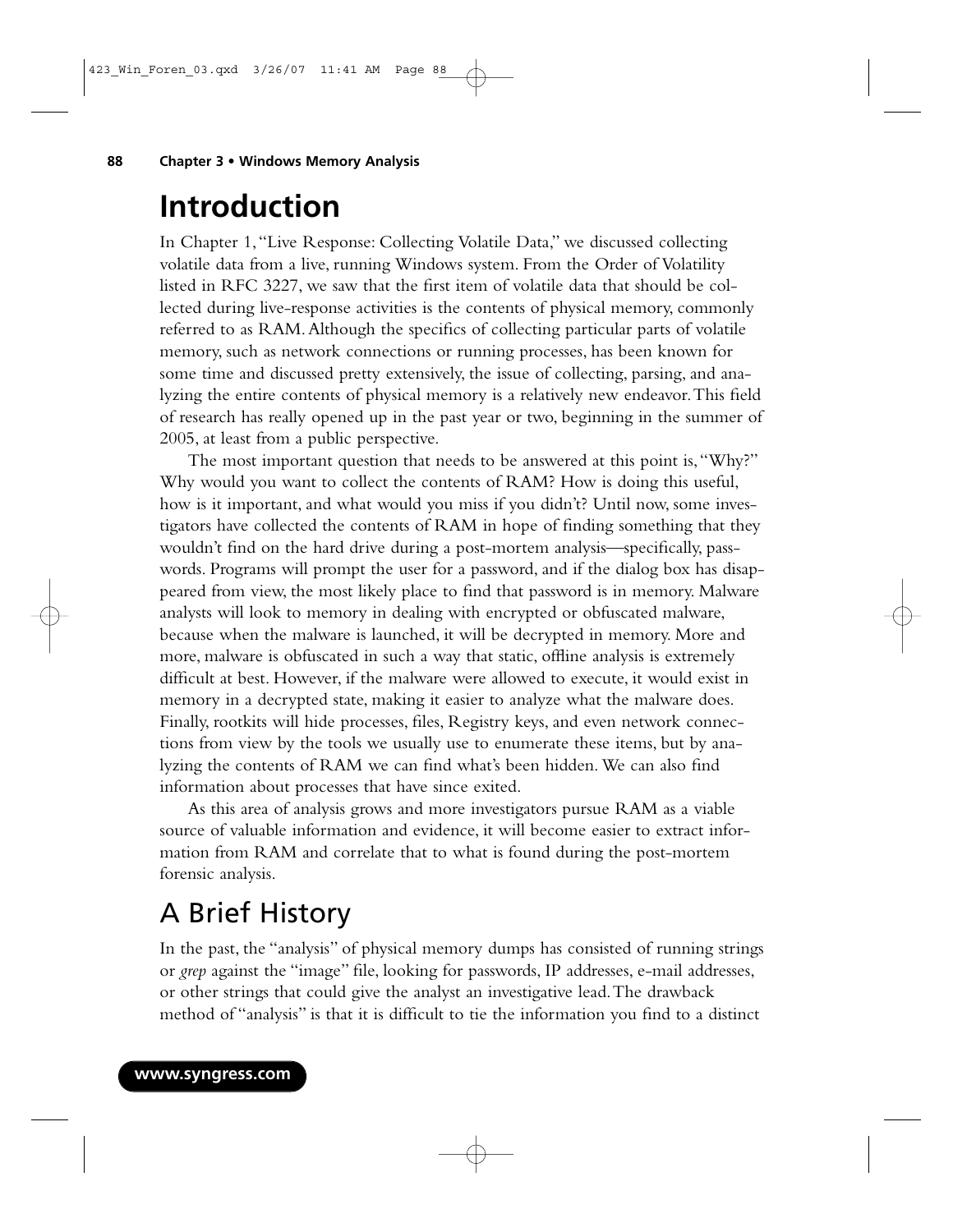process. Was the IP address that was discovered part of the case, or was it actually used by some other process? How about that word that looks like a password? Is it the password that an attacker uses to access a Trojan on the system, or is it part of an instant messaging (IM) conversation?

Being able to perform some kind of analysis of a dump of physical memory has been high on the wish lists of many within the forensic community for some time. Others (such as myself) have recognized the need for easily accessible tools and frameworks for retrieving physical memory dumps and analyzing their contents.

In the summer of 2005, the Digital Forensic Research Workshop (DFRWS)<sup>1.</sup> issued a "memory analysis challenge""to motivate discourse, research, and tool development" in this area.Anyone was invited to download the two files containing dumps of physical memory (the dumps were obtained using a modified copy of dd.exe available on the Helix<sup>2</sup> 1.6 distribution) and answer questions based on the scenario provided at the Web site. Chris Betz and the duo of George M. Garner, Jr., and Robert-Jan Mora were selected as the joint winners of the challenge, providing excellent write-ups illustrating their methodologies and displaying the results of the tools they developed. Unfortunately, these tools were not made publicly available.

In the year following the challenge, others continued this research or conducted their own, following their own avenues. Andreas Schuster<sup>3.</sup> began releasing portions of his research on the English version of his blog, together with the format of the EPROCESS and ETHREAD structures from various versions of Windows, including Windows 2000 and XP. Joe Stewart posted a Perl script called pmodump.pl as part of the TRUMAN Project,<sup>4</sup> which allows you to extract the memory used by a process from a dump of memory (important for malware analysis). Mariusz Burdach has released information regarding memory analysis (initially for Linux systems but then later specifically for Windows systems) to include a presentation at the BlackHat Federal 2006 conference.<sup>5.</sup> Jesse Kornblum has offered several insights in the area of memory analysis to include determining the original operating system from the contents of the memory dump. During the summer of 2006, Tim Vidas,<sup>6.</sup> a Senior Research Fellow at Nebraska University, released procloc.pl, a Perl script to locate processes in RAM dumps as well as crash dumps.

# **Dumping Physical Memory**

So, how do you go about collecting the contents of physical memory? Several ways have been identified, each with its own strengths and weaknesses.The goal of this chapter is to provide an understanding of the various options available as well as the technical aspects associated with each option.This way, as a first responder or investigator, you'll make educated choices regarding which option is most suitable, taking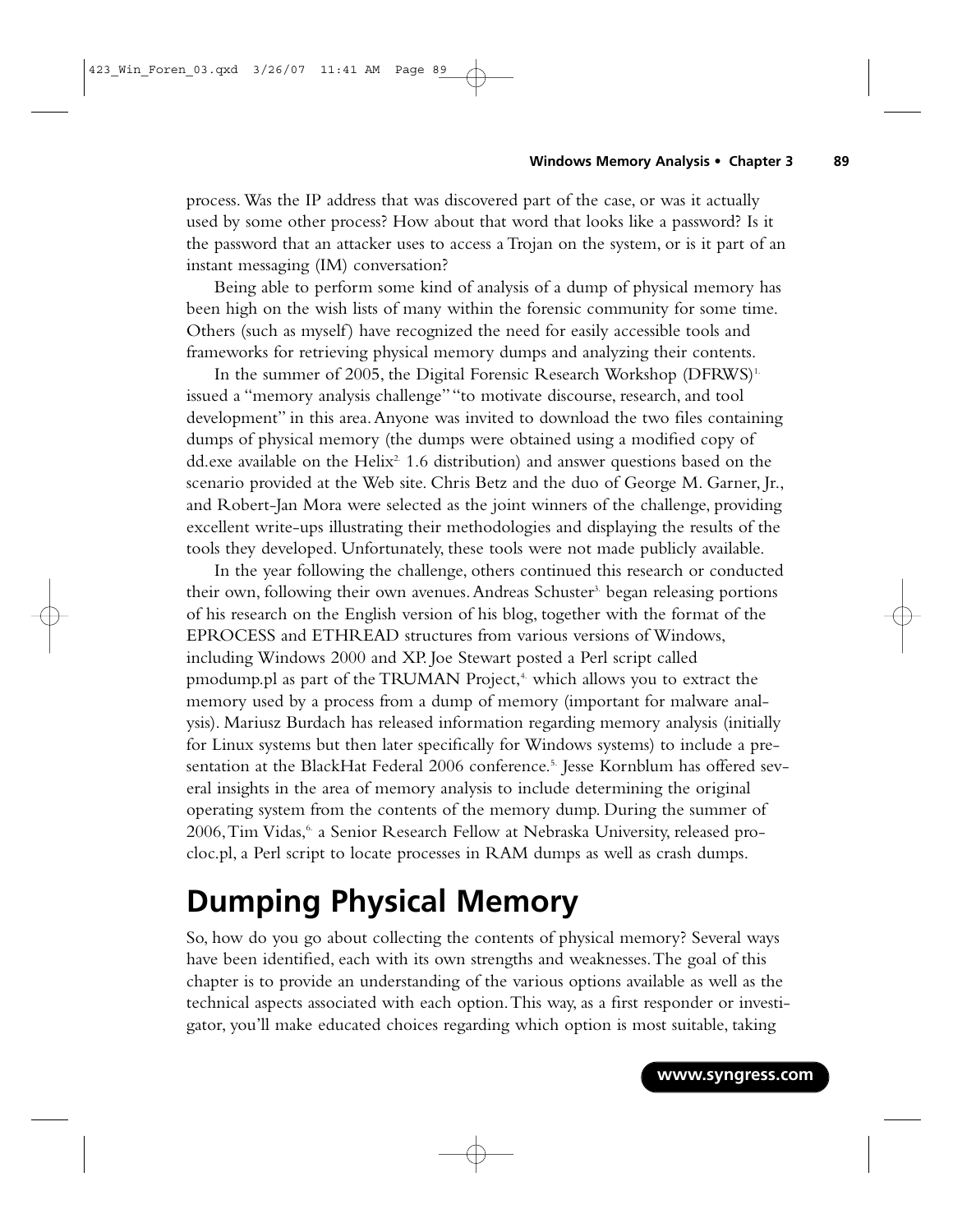the business needs of the client (or victim) into account along with infrastructure concerns.

## Hardware Devices

In February 2004, the *Digital Investigation Journal* published a paper by Brian Carrier and Joe Grand, of Grand Idea Studio, Inc.,<sup>7</sup> titled, "A Hardware-Based Memory Acquisition Procedure for Digital Investigations." In the paper, Brian and Joe presented the concept for a hardware expansion card dubbed Tribble (possibly a reference to that memorable *Star Trek* episode) that could be used to retrieve the contents of physical memory to an external storage device.This would allow an investigator to retrieve the volatile memory from the system without introducing any new code nor relying on potentially untrusted code to perform the extraction. In the paper, the authors stated that they had built a proof-of-concept Tribble device, designed as a PCI expansion card that could be plugged into a PC bus. Other hardware devices are available that allow you to capture the contents of physical memory and are largely intended for debugging hardware systems.These devices may also be used for forensics.

As illustrated in the DFRWS 2005 Memory Challenge, one of the limitations of a software-based approach to retrieving volatile memory is that the program the investigator is using has to be loaded into memory. Subsequently, particularly on Windows systems, the program may (depending on its design) rely on untrusted code or libraries (DLLs) that have been subverted by the attacker. Let's examine the pros and cons of such a device:

- **Pros** Hardware devices such as the Tribble are unobtrusive and easily accessible. Dumping the contents of physical memory in this manner introduces no new or additional software to the system, minimizing the chances of data being obscured in some manner.
- **Cons** The primary limitation of using the hardware-based approach is that the hardware needs to be installed prior to the incident.At this point the Tribble devices are not widely available. Other hardware devices *are* available and intended for hardware debugging, but they must still be installed prior to an incident to be of use.

# FireWire

Due to technical specifics of FireWire devices and protocols, there is a possibility that with the right software, an investigator can collect the contents of physical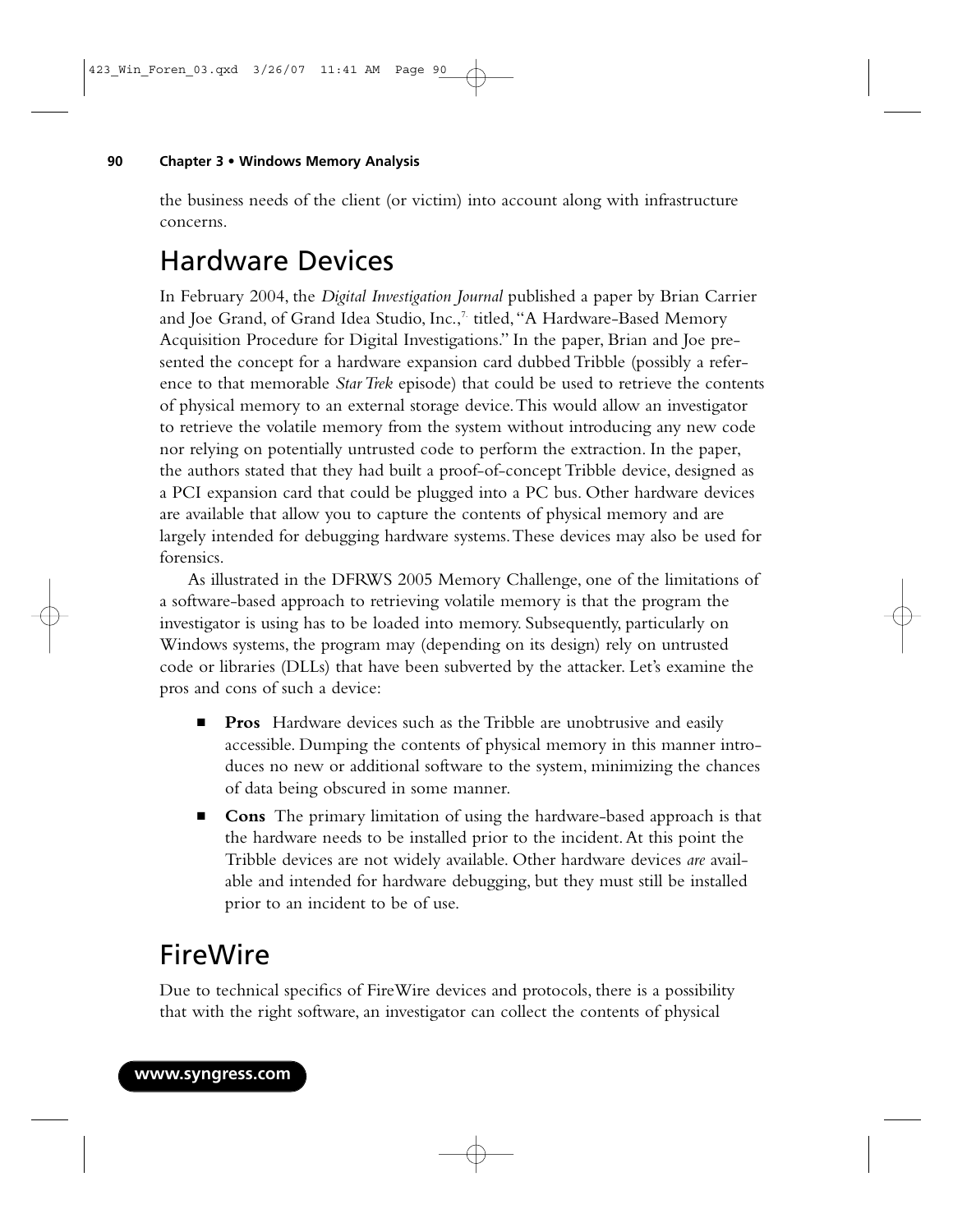memory from a system. FireWire devices use direct memory access (DMA), meaning that they can access system memory without having to go through the CPU.These devices can read from and/or write to memory at much faster rates than systems that do not use DMA.The investigator would need a controller device that contains the appropriate software and is capable of writing a command into a specific area of the FireWire device's memory space. Memory mapping is performed in hardware without going through the host operating system, allowing for high-speed, lowlatency data transfers.

Adam Boileau<sup>8</sup> came up with a way to extract physical memory from a system using Linux and Python.<sup>9</sup> The software used for this collection method runs on Linux and relies on support for the /dev/raw1394 device as well as Adam's pythonraw1394 library, the libraw1394 library, and Swig (software that makes  $C/C++$  header files accessible to other languages by generating wrapper code). In his demonstrations, Adam even included the use of a tool that will collect the contents of RAM from a Windows system with the screen locked, then parse out the password, after which Adam logs into the system.

Jon Evans, an officer with the Gwent police department in the United Kingdom, has installed Adam's tools and successfully collected the contents of physical memory from Windows systems as well as from various versions of Linux.As part of his master's thesis, Jon wrote an overview on how to install, set up, and use Adam's tools on several different Linux platforms, including Knoppix v.5.01, Gentoo Linux 2.6.17, and BackTrack, from remote-exploit.org. Once all the necessary packages (including Adam's tools) have been downloaded and installed, Jon then walks through the process of identifying FireWire ports and then tricking the target Windows system into "thinking" that the Linux system is an iPod by using the Linux *romtool* command to load a data file containing the Control Status Register (CSR) for an iPod (the CSR file is provided with Adam's tools). Here are the pros and cons of this approach:

- **Pros** Many systems available today have FireWire /IEEE 1394 interfaces built right into the motherboards.Also, code has been released for directly accessing physical memory on Linux and Mac OS systems.
- **Cons** Arne Vidstrom has pointed out some technical issues<sup>10.</sup> regarding the way dumping the contents of physical memory over FireWire can result in a hang or in parts of memory being missed. George M. Garner, Jr., noted in an e-mail exchange on a mailing list in October 2006 that in limited testing, there were notable differences in important offsets between a RAM dump collected using the FireWire technique and one collected using George's own software.This difference could only be explained as an error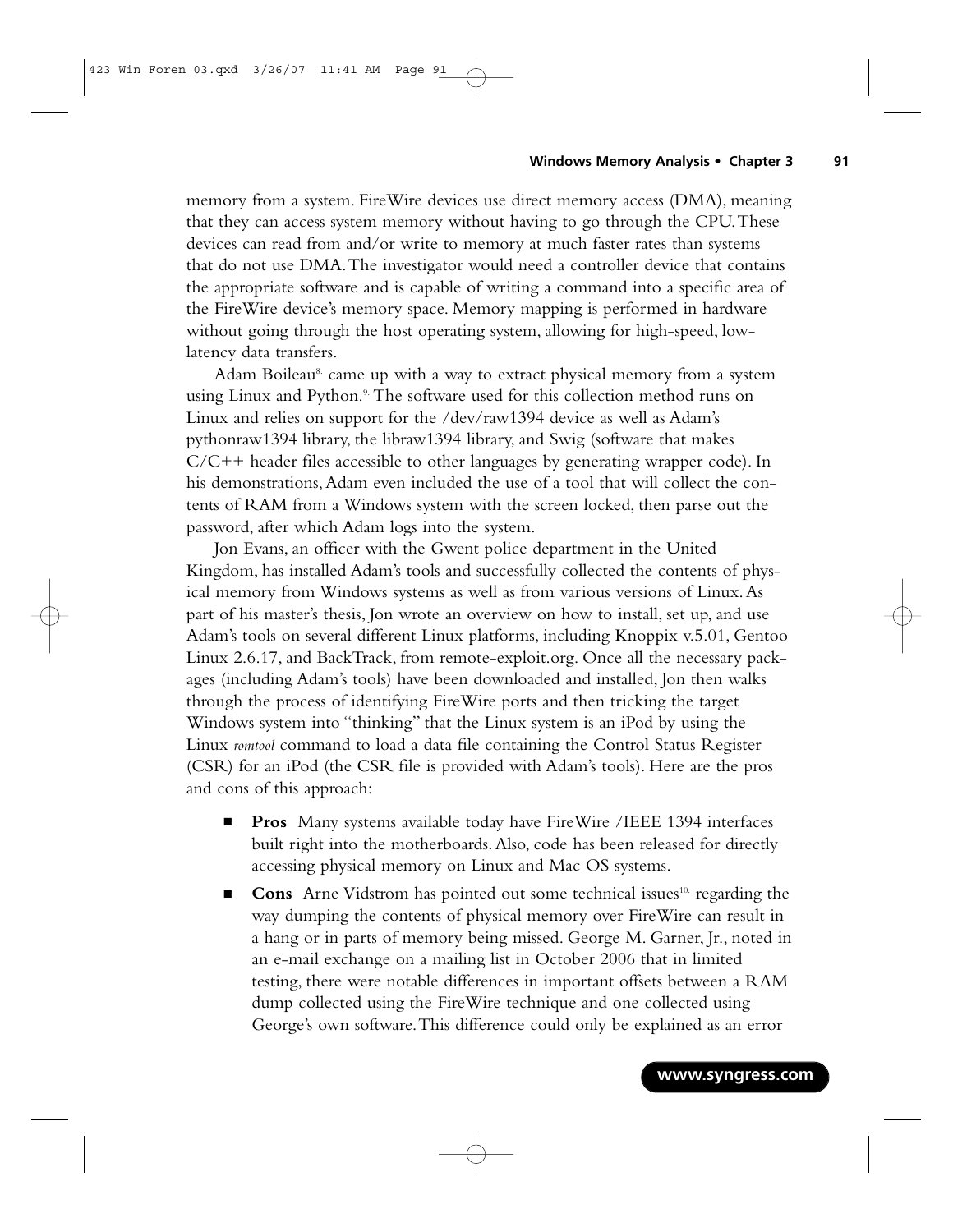in the collection method. Furthermore, this method has caused Blue Screens of Death (BSoDs, discussed further in a moment) on some target Windows systems, possibly due to the nature of the FireWire hardware on the system.

## Crash Dumps

At one point, we've all seen crash dumps; in most cases they manifest themselves as an infamous Blue Screen of Death<sup>11</sup>. (BSoD). In most cases they're an annoyance, if not indicative of a much larger issue. However, if you want to obtain a pristine, untainted copy of the content of RAM from a Windows system, perhaps the only way to do that is to generate a full crash dump.The reason for this is that when a crash dump occurs, the system state is frozen and the contents of RAM (along with about 4Kb of header information) are written to the disk.This preserves the state of the system and ensures that no alterations are made to the system, beginning at the time the crash dump was initiated.

This information can be extremely valuable to an investigator. First of all, the contents of the crash dump are a snapshot of the system, frozen in time. I have been involved in several investigations during which crash dumps have been found and used to determine root causes, such as avenues of infection or compromise. Second, Microsoft provides tools for analyzing crash dumps—not only in the debugging tools<sup>12.</sup> but also the Kernel Memory Space Analyzer<sup>13.</sup> tools, which are based on the debugging tools.

Sounds like a good deal, doesn't it? After all, other than having a 1GB file written to the hard drive, possibly overwriting evidence (and not really minimizing the impact of our investigation on the system), it is a good deal, right? Under some circumstances, it could be … or you might be willing to accept that condition, depending on the circumstances. However, there are still a couple of stumbling blocks. First, not all systems generate full crash dumps by default. Second, by default, Windows systems do not generate crash dumps on command.

The first issue is relatively simple to deal with, according to MS KnowledgeBase  $(KB)$  article Q254649.<sup>14</sup>. This KB article lists the three types of crash dump: small (64KB), kernel, and complete crash dumps. What we're looking for is the complete crash dump because it contains the complete contents of RAM.The KB article also states that Windows 2000 Pro and Windows XP (both Pro and Home) will generate small crash dumps, and Windows 2003 (all versions) will generate full crash dumps. My experience with Windows Vista RC1 is that it will generate small crash dumps, by default.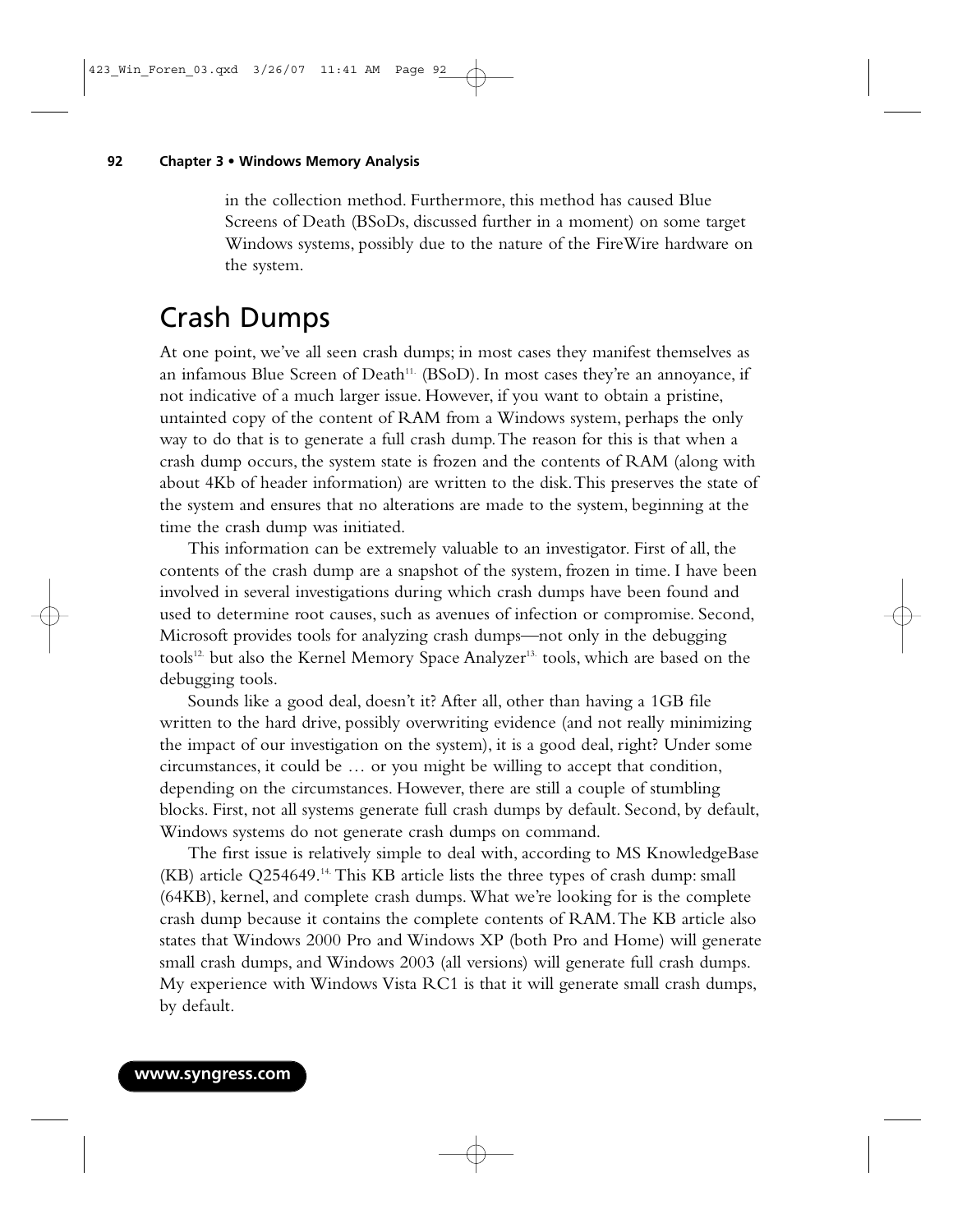Along the same lines, MS KB article Q274598<sup>15.</sup> states that complete crash dumps are not available on systems with more than 2GB of RAM.According to the article, this is largely due to the space requirements (i.e., for systems with complete crash dumps enabled, the page file must be as large as the contents of RAM + 1MB) as well as the time it will take to complete the crash dump process.

MS KB article  $Q307973^{16}$  describes how to set the full range of system failure and recovery options.These settings are more for system administrators and IT managers who are setting up and configuring systems before an incident occurs, but the Registry key settings can provide some significant clues for an investigator. For example, if the system was configured (by default or otherwise) to generate a complete crash dump and the administrator reported seeing the BSoD, the investigator should expect to see a complete crash dump file on the system.

#### **NOTE**

Investigators must be extremely careful when working with crash dump files, particularly from systems that process but do not necessarily store sensitive data. In some cases crash dumps have occurred on systems that processed information such as credit card number, individual's Social Security number, or the like, and the crash dumps have been found to contain that information. Even though the programmers specifically wrote the application so that no sensitive personal information was saved locally on the system, a crash dump wrote the contents of memory to the hard drive.

So, let's say that our system failure and recovery configuration options are set ahead of time (as part of the configuration policies for the systems) to perform a full crash dump. How does the investigator "encourage" a system to perform a crash dump on command, when it's needed? It turns out that there's a Registry key (see KB article Q24413917.) that can be set to cause a crash dump when the right Ctrl key is held down and the Scroll Lock key is pressed *twice*. However, once this key is set, the system must be rebooted for the setting to take effect. Let's look at the pros and cons of this technique:

■ **Pros** Dumping memory via a crash dump is perhaps the only technically accurate method for creating an image of the contents of RAM.This is due to the fact that when the *KeBugCheck* API function is called, the entire system is halted and the contents of RAM are written to the page file, after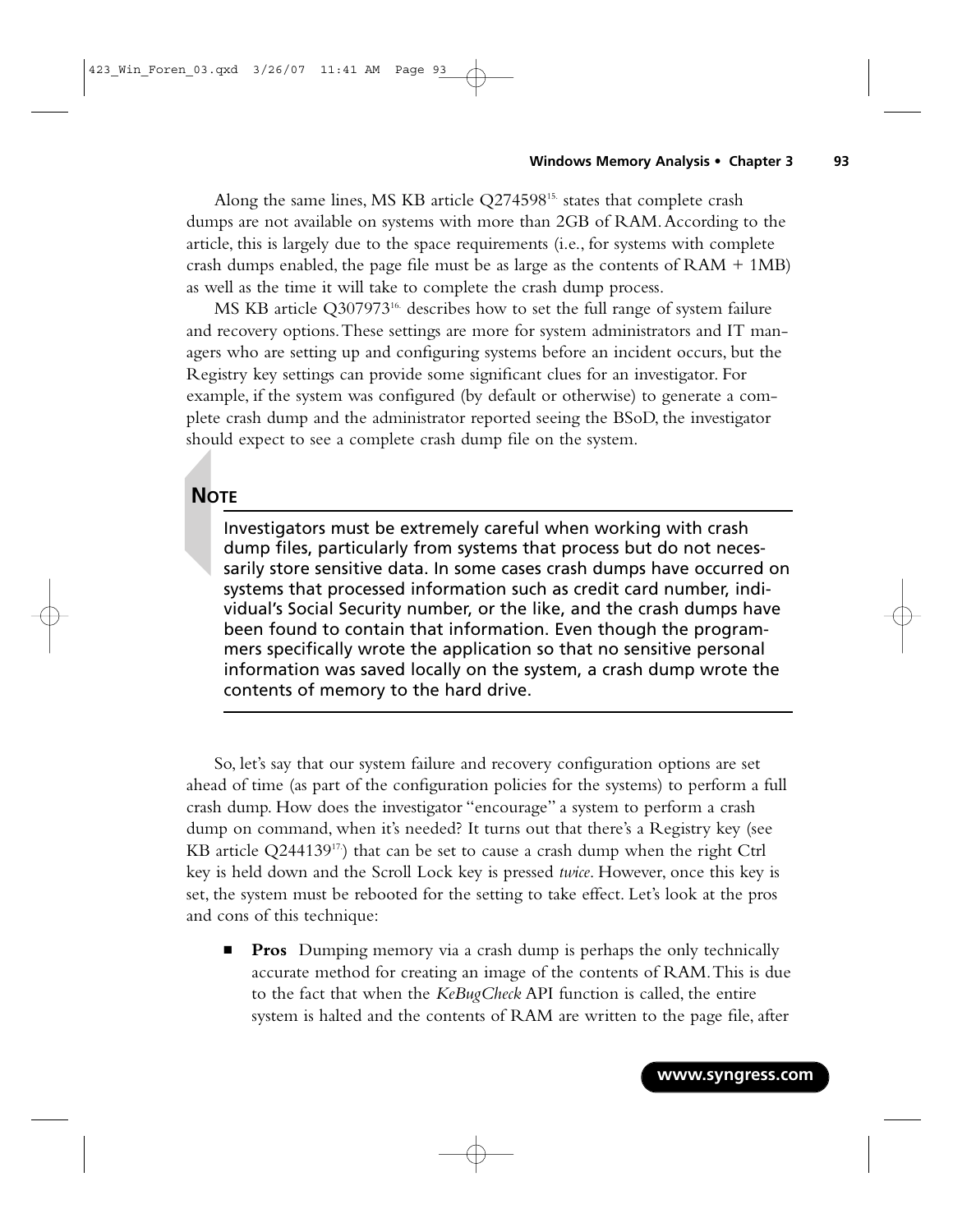#### **94 Chapter 3 • Windows Memory Analysis**

which they are written to a file on the system hard drive. Further, Microsoft provides debugging tools as well as the Kernel Memory Space Analyzer<sup>18</sup> (which consists of an engine, plugins, and UI) for analyzing crash dump files.

■ **Cons** Some Windows systems do not generate full crash dumps by default (Vista RC1, for example; I had an issue with a driver when I first installed Vista RC1 and I would get BSoDs whenever I attempted to shut down the machine, which resulted in minidump files). In addition, modifying a system to accept the keystroke sequence to create a crash dump requires a reboot and must be done ahead of time to be used effectively for incident response. Even if this configuration change has been made, the crash dump process will still create a file equal in size to physical memory on the hard drive.To do so, as stated in KB article Q274598, the page file must be configured to be equal to at least the size of physical memory plus 1 MB.This is an additional step that must be corrected to use this method of capturing the contents of physical memory; it's one that is not often followed.

#### **TIP**

A support article19. located at the Citrix Web site provides a methodology for using LiveKD.exe20. and the Microsoft Debugging Tools to generate a full kernel dump of physical memory. Once LiveKD.exe is launched, the command *.dump /f <filepath>* is used to generate the dump file. The support article does include the caveat that RAM dumps generated in this manner can be inconsistent due to the fact that the dump can take a considerable amount of time and that the system is live and continues to run during the memory dump.

# Virtualization

VMware is a popular virtualization product (VMware Workstation 5.5.2 was used extensively in this book) that, for one thing, allows the creation of pseudo-networks utilizing the hardware of a single system.This capability has many benefits. For example, you can set up a guest operating system and create a snapshot of that system once you have it configured to your needs. From there, you can perform all manner of testing, including installing and monitoring malware, and you will always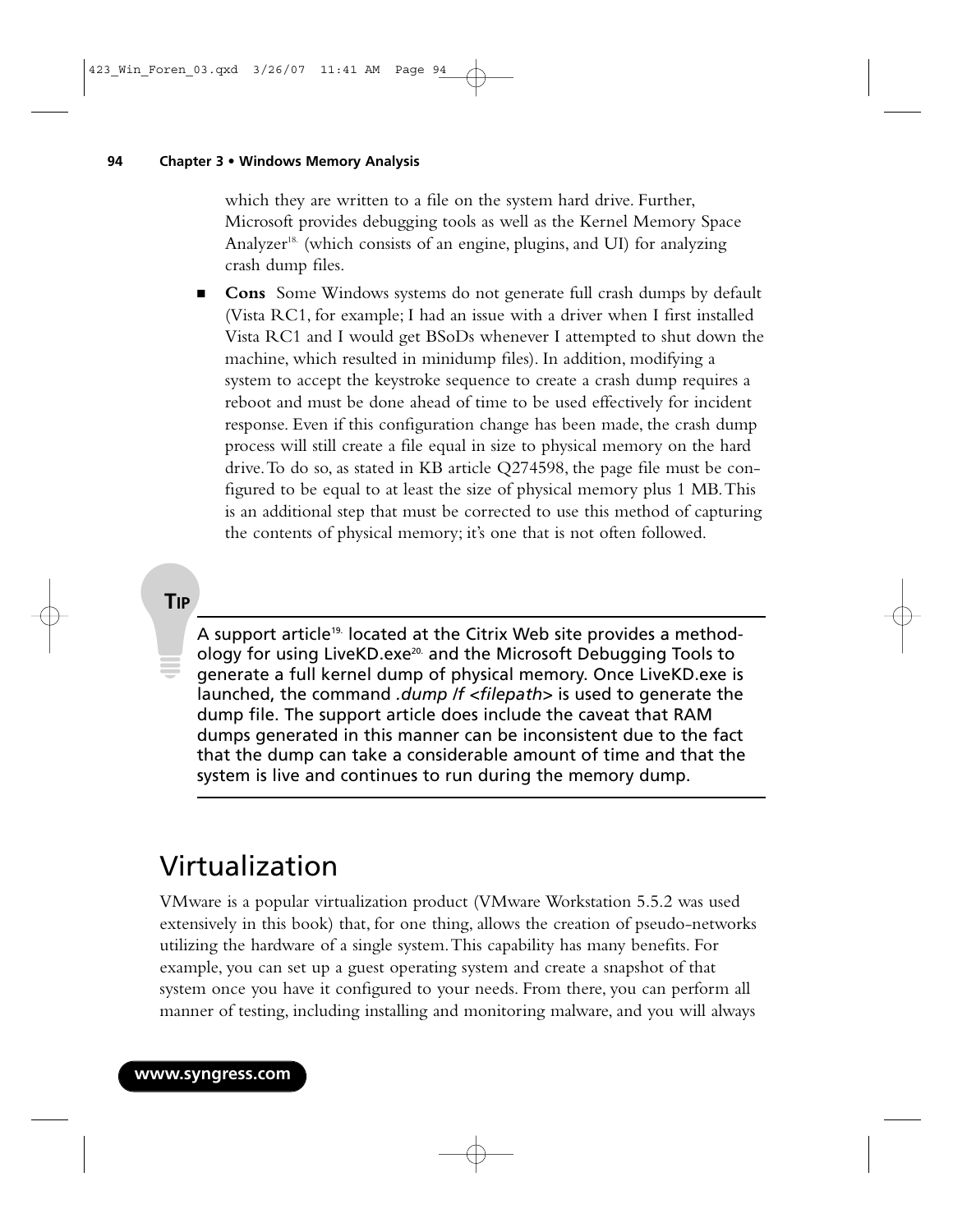be able to revert to the snapshot, beginning anew. I have even seen active production systems run from VMware sessions.

When you're running a VMware session, you can suspend that session, freezing it temporarily. Figure 3.1 illustrates the menu items for suspending a VMware session.

**Figure 3.1** Menu Items for Suspending a Session in VMware Workstation 5.5.2

| <b>VMware Workstation</b> |                                                                                                                                                                                                                                                                                                                                                                                                                           |      |          |        |  |  |  |
|---------------------------|---------------------------------------------------------------------------------------------------------------------------------------------------------------------------------------------------------------------------------------------------------------------------------------------------------------------------------------------------------------------------------------------------------------------------|------|----------|--------|--|--|--|
| View                      | <b>Windows</b><br>Team                                                                                                                                                                                                                                                                                                                                                                                                    | Help |          |        |  |  |  |
|                           | Power                                                                                                                                                                                                                                                                                                                                                                                                                     |      | Power On | Ctrl+B |  |  |  |
|                           | G<br>Removable Devices<br>Ctrl+E<br>Power Off<br>Ctrl+Z<br>Suspend<br>Snapshot<br>Ctrl+R<br>Reset<br>Install VMware Tools<br>Upgrade Virtual Machine<br>Shut Down Guest<br><b>Restart Guest</b><br>Send Ctrl+Alt+Del<br>Ctrl+G<br>Suspend after Running Script<br>Grab Input<br>Resume and Run Script<br>Capture Screen<br>Power On and Run Script<br>Capture Movie<br>$C$ lone<br>Delete from Disk<br>Ctrl+D<br>Settings |      |          |        |  |  |  |
| Windol                    |                                                                                                                                                                                                                                                                                                                                                                                                                           |      |          |        |  |  |  |
|                           |                                                                                                                                                                                                                                                                                                                                                                                                                           |      |          | (P P   |  |  |  |
|                           |                                                                                                                                                                                                                                                                                                                                                                                                                           |      |          |        |  |  |  |
|                           |                                                                                                                                                                                                                                                                                                                                                                                                                           |      |          |        |  |  |  |
|                           |                                                                                                                                                                                                                                                                                                                                                                                                                           |      |          |        |  |  |  |
|                           |                                                                                                                                                                                                                                                                                                                                                                                                                           |      |          |        |  |  |  |
|                           |                                                                                                                                                                                                                                                                                                                                                                                                                           |      |          |        |  |  |  |
|                           |                                                                                                                                                                                                                                                                                                                                                                                                                           |      |          |        |  |  |  |
|                           |                                                                                                                                                                                                                                                                                                                                                                                                                           |      |          |        |  |  |  |
|                           |                                                                                                                                                                                                                                                                                                                                                                                                                           |      |          |        |  |  |  |
|                           |                                                                                                                                                                                                                                                                                                                                                                                                                           |      |          |        |  |  |  |

When a VMware session is suspended, the contents of "physical memory" are contained in a file with the .vmem extension.The format of this file is very similar to that of a memory dump using dd.exe, another tool we'll talk about shortly.

VMware isn't the only virtualization product available. Others include VirtualPC from Microsoft as well as the freeware Bochs.21. These virtualization products are also mentioned in Chapter 6,"Executable File Analysis." However, none of these virtualization products has been tested to see whether it can generate dumps of physical memory. Let's look at the pros and cons:

- **Pros** If this is an option available to you, suspending a VMware session is quick, easy, and minimizes the investigator's interaction with and impact on the system.
- Cons VMware or other virtualization technologies do not seem to be widely used in systems that require the attention of a first responder.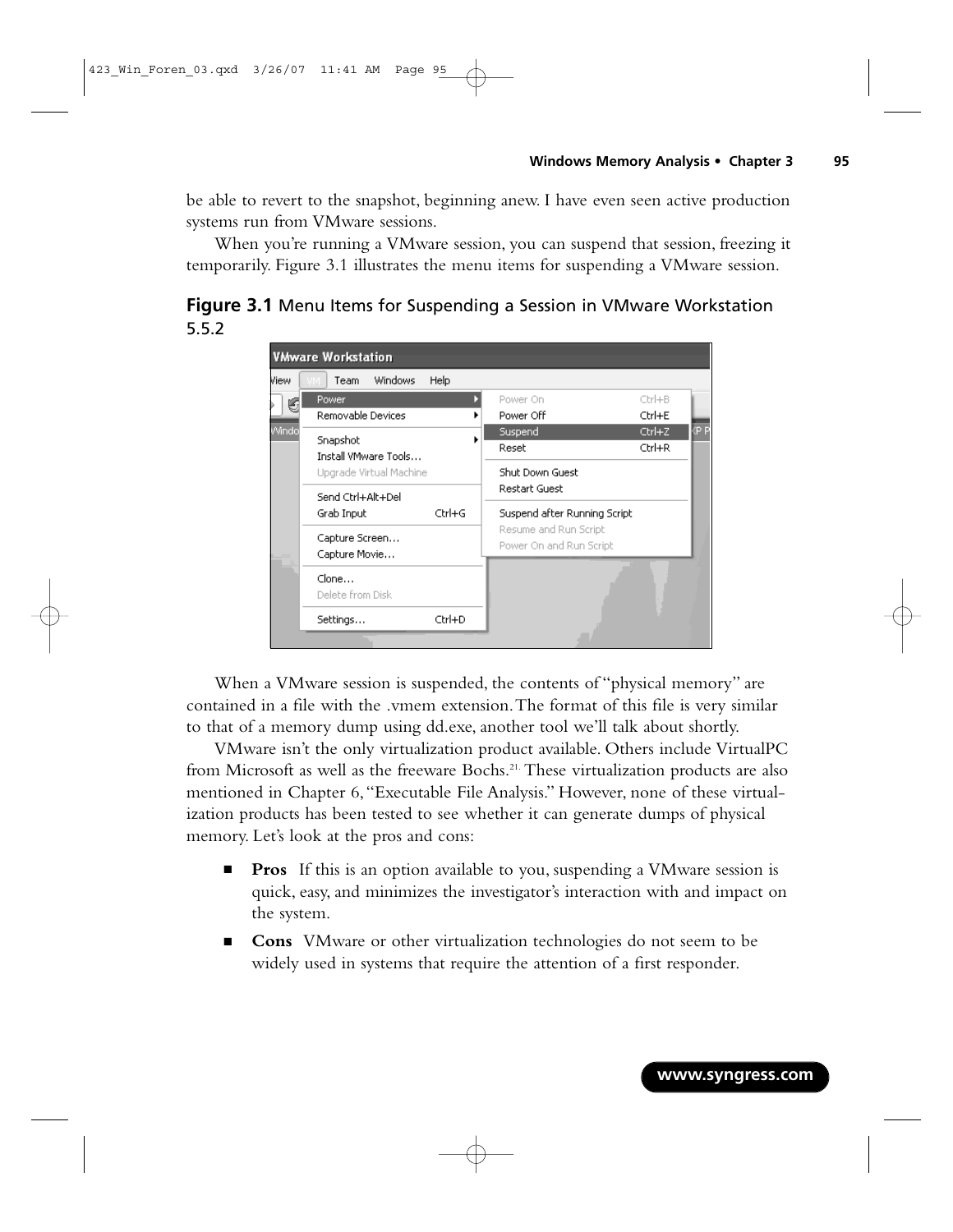# Hibernation File

When a Windows (Windows 2000 or later) system "hibernates," the Power Manager saves the compressed contents of physical memory to a file called Hiberfil.sys in the root directory of the system volume.This file is large enough to hold the uncompressed contents of physical memory, but compression is used to minimize disk I/O and to improve resume-from-hibernation performance. During the boot process, if a valid Hiberfil.sys file is located, the NTLDR will load the file's contents into physical memory and transfer control to code within the kernel that handles resuming system operation after a hibernation (loading drivers and so on).This functionality is most often found on laptop systems. Here are the pros and cons:

- **Pros** Analyzing the contents of a hibernation file could give you a clue as to what was happening on the system at some point in the past.
- **Cons** The hibernation file is compressed and in most cases will not contain the current contents of memory. (The hibernation file might be significantly out of date.)

# DD

*DD* is the short name given to the "data dumper" tool from UNIX, which has a variety of uses, not the least of which is to copy files or even entire hard drives. DD has long been considered a standard for producing forensic images, and most major forensic imaging/acquisition tools as well as analysis tools support the dd format. GMG Systems Inc. produced a modified version of dd that runs on Windows systems and can be used to dump the contents of physical memory from Windows 2000 and XP systems.This version of dd is part of the Forensic Acquisition Utilities, $2^2$  which are available for free download. This utility is able to collect the contents of physical memory by accessing the \Device\PhysicalMemory object from user mode.The following command line can be used to capture the contents of RAM in the file ram.img on the local system:

```
D:\tools>dd if=\\.\PhysicalMemory of=ram.img bs=4096 conv=noerror
```
Of course, you can write the output file to a thumb drive or to a shared folder that is already available on the system.This version of dd.exe also allows compression and the generation of cryptographic hashes for the content. Because of the volatile nature of RAM, however, it is not advisable to hash it until it is written from the disk. If the user images memory twice, even with little delay, the contents of RAM and thus the subsequent hashes will be different. In this case it is only worthwhile to worry about the integrity of the image after it has been collected.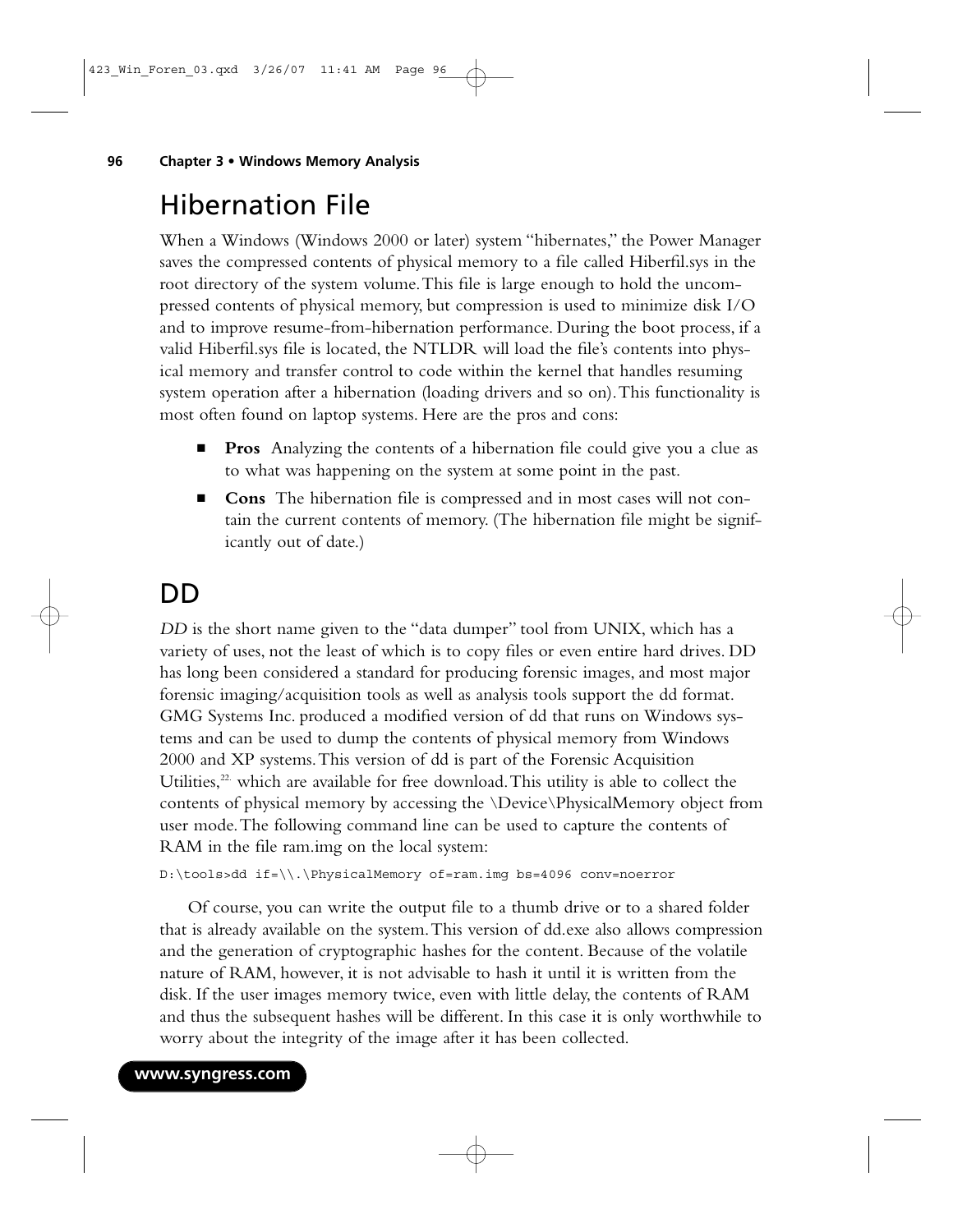Other tools use a process similar to dd.exe to capture the contents of RAM. ProDiscover IR (version 4.8 was used in writing this book) allows the investigator to collect the contents of physical memory (as well as system BIOS) via a remote server applet that can be distributed to a system via removable storage media (CD, thumb drive, etc.) or via the network.The UI for this capability is illustrated in Figure 3.2.

**Figure 3.2** Excerpt of Capture Image Dialog Box from ProDiscover IR

| Capture Image |                                                                                                             |  |  |  |  |
|---------------|-------------------------------------------------------------------------------------------------------------|--|--|--|--|
|               |                                                                                                             |  |  |  |  |
| Source Drive  | C:\[] 29.293 GB                                                                                             |  |  |  |  |
| Destination:  | D:\ [Data] 63.865 GB<br>G:\ [120GB Ext] 111.788 GB<br>PhysicalDrive0 93.160 GB<br>PhysicalDrive1 111.790 GB |  |  |  |  |
| Image Format: | Physical Memory 3062.109 MB<br>BIOS 384,000 KB                                                              |  |  |  |  |

One of the problems with this technique, however, is that as of Windows 2003 SP1, access to the \Device\PhysicalMemory object has been restricted from user mode.That is, only kernel drivers are allowed to use this object.To address this issue, GMG Systems produced a new utility called KntDD, which is part of the KnTTools set of utilities.According to the licensing for KnTTools, the utilities are available for private sale to law enforcement personnel and bona fide security professionals. KntDD includes the following capabilities:

- Able to acquire the contents of physical memory using multiple methods, including via the \Device\PhysicalMemory object.
- Runs on Microsoft operating systems from Windows 2000 through Vista, to include AMD64 versions of the operating systems
- Able to convert raw memory "image" to Microsoft crash dump format so that the resulting data can be analyzed using the Microsoft Debugging Tools
- Able to acquire to a local removable (USB, FireWire) storage device as well as via the network using TCP/IP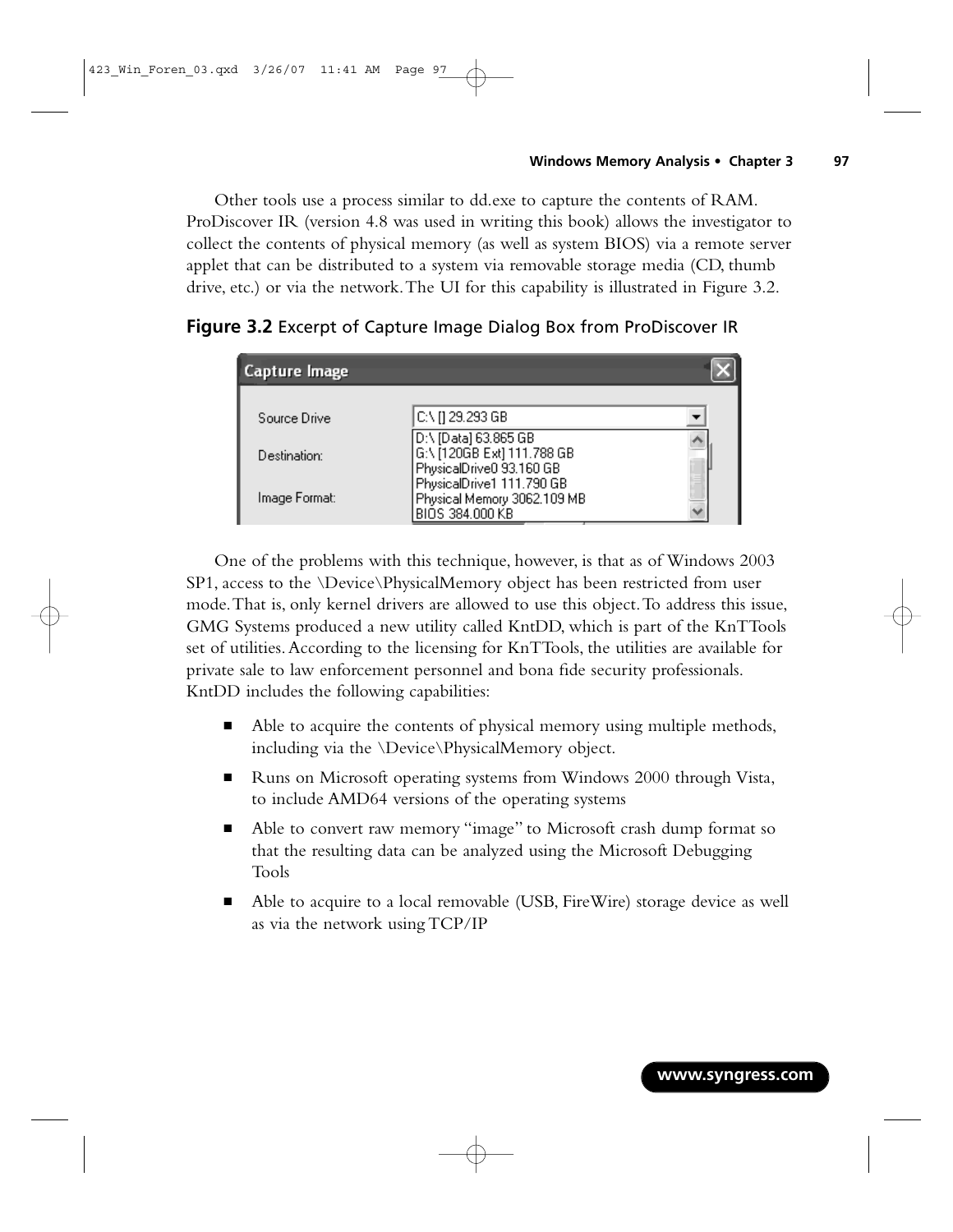Designed specifically for forensic use, with audit logging and cryptographic integrity checks

The KntTools Enterprise Edition includes the following capabilities:

- Bulk encryption of output using X.509 certifications, AES-256 (default), and downgrading to 3DES on Windows 2000
- Memory acquisition using a KnTDDSvc service
- A remote deployment module that is able to deploy the KnTDDSvc service by either "pushing" it to a remote admin share or "pulling" it from a Web server over SSL, with cryptographic verification of the binaries before they are executed

One of the aspects of using dd.exe, and tools like it, that the investigator needs to keep in mind is Locard's Exchange Principle.To use dd.exe to collect the contents of RAM, dd.exe must be loaded into RAM as a running process.This means that memory space is used and other processes might have pages that are written out to the page file.

Another aspect of these tools to keep in mind is that they do not freeze the state of the system, as occurs when a crash dump is generated.This means that while the tool is reading though the contents of RAM, as the thirtieth "page" is being read, the eleventh page could change as the process using that page continues to run.The amount of time it ultimately takes to complete the dump depends on factors such as processor speed and rates of bus and disk I/O.The question then becomes, are these changes that occur in the limited amount of time enough to affect the results of your analysis?

Let's look at the pros and cons of this technique:

■ **Pros** Under most incident response conditions, dd.exe might be the best method for retrieving the contents of physical memory.This tool does not require that the system be taken down, nor does it restrict how and to where the contents of physical memory are written (i.e., using *netcat*, you can write the contents of RAM out over a socket to another system rather than to the local hard drive). Further, tools have been developed and made freely available to parse the contents of these RAM dumps to extract information about processes, network connections, and the like. Further, development of the KnTTools allows for continued support of this methodology beyond Windows 2003 SP1.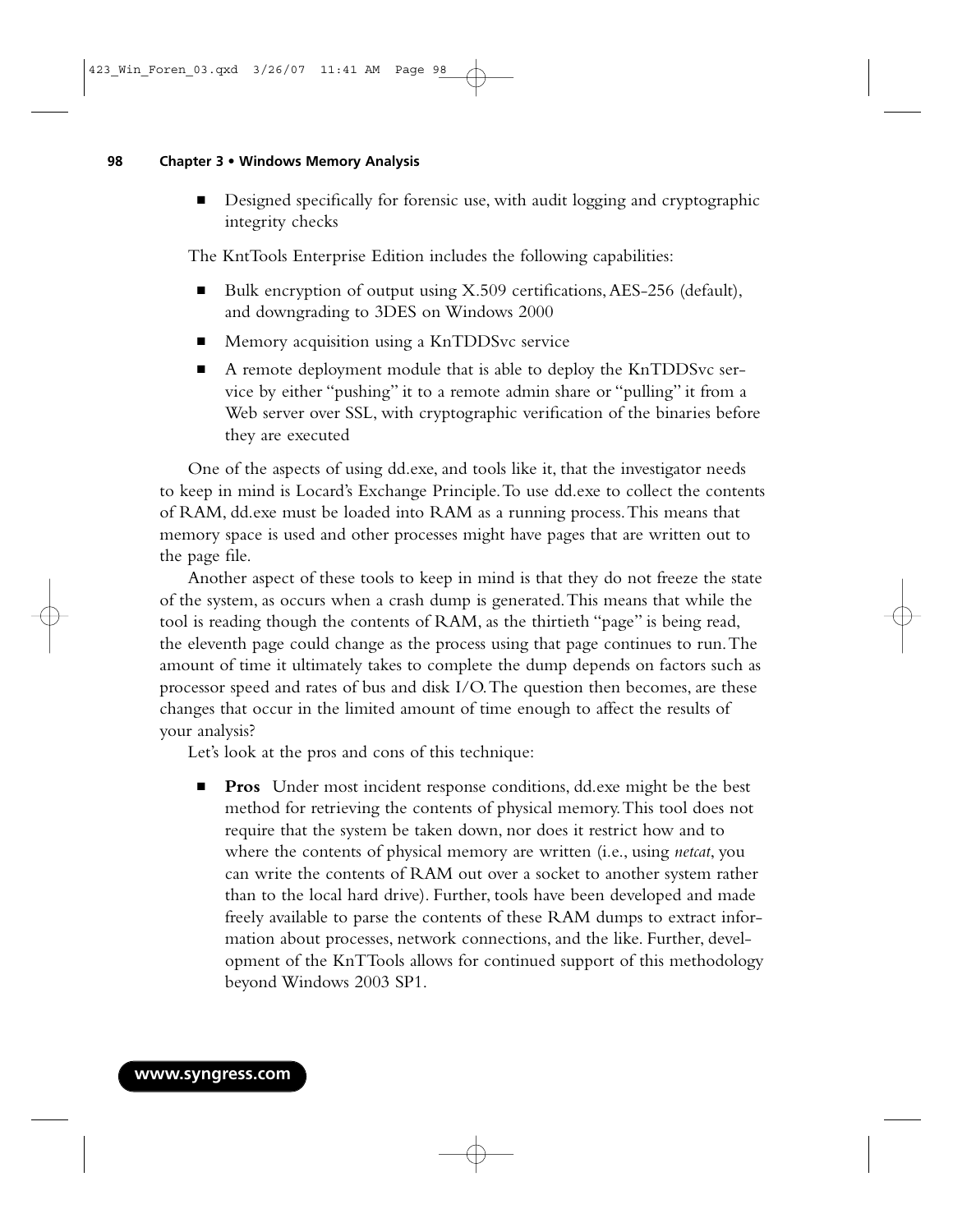■ **Cons** The primary issue with using a methodology such as the Forensic Acquisition Utilities or KnTTools is that the system is still running when the contents of physical memory are retrieved.This means that not only are memory pages consumed simply by using the utilities (i.e., executable images are read and loaded into memory), but as the tool enumerates through memory, pages that have already been read can change.That is to say that the state of the system and its memory are not frozen in time, as would be the case with acquiring a forensic image of a hard drive via the traditional means.

Be that as it may, acquiring the contents of physical memory using the Forensic Acquisition Utilities is perhaps the most frequently used methodology to date.

# **Analyzing a Physical Memory Dump**

Now that we have the contents of RAM from a system, what can we do with them? For the most part, prior to the summer of 2005, the standard operating procedure for most folks who had bothered to collect a RAM dump (usually via the Forensic Acquisition Utilities dd.exe) was to run strings.exe against it, run *grep* searches (for email addresses, IP addresses, and so on), or both.Although this would result in investigative leads (finding what appeared to be a password "close" to a username would give investigators a clue) that would often lead to something definitive, what it does not provide is overall context to the information that is found. For example, is that string that was located part of a word processing or text document, or was it copied to the system clipboard? What process was using the memory where that string or IP address was located?

With the DFRWS 2005 Memory Challenge as a catalyst, steps have been taken in an attempt to add context to the information found in RAM. By locating specific processes (or other objects in maintained in memory) and the memory pages used by those processes, investigators can gain greater insight into the information they discover as well as perform significant data reduction by filtering out "known good" processes and data and focusing on the data that appears "unusual." Several individuals have written tools that can be used to parse through RAM dumps and retrieve detailed information about processes and other structures.

Throughout the rest of this chapter, we will be using the memory dumps from the DFRWS 2005 Memory Challenge as exemplars, for examples and demonstrations of tools and techniques for parsing memory dumps.You're probably asking yourself, why even bother with that? Windows 2000 is new MS-DOS, right? Well, that's probably not far from the truth, but the dumps do provide an excellent basis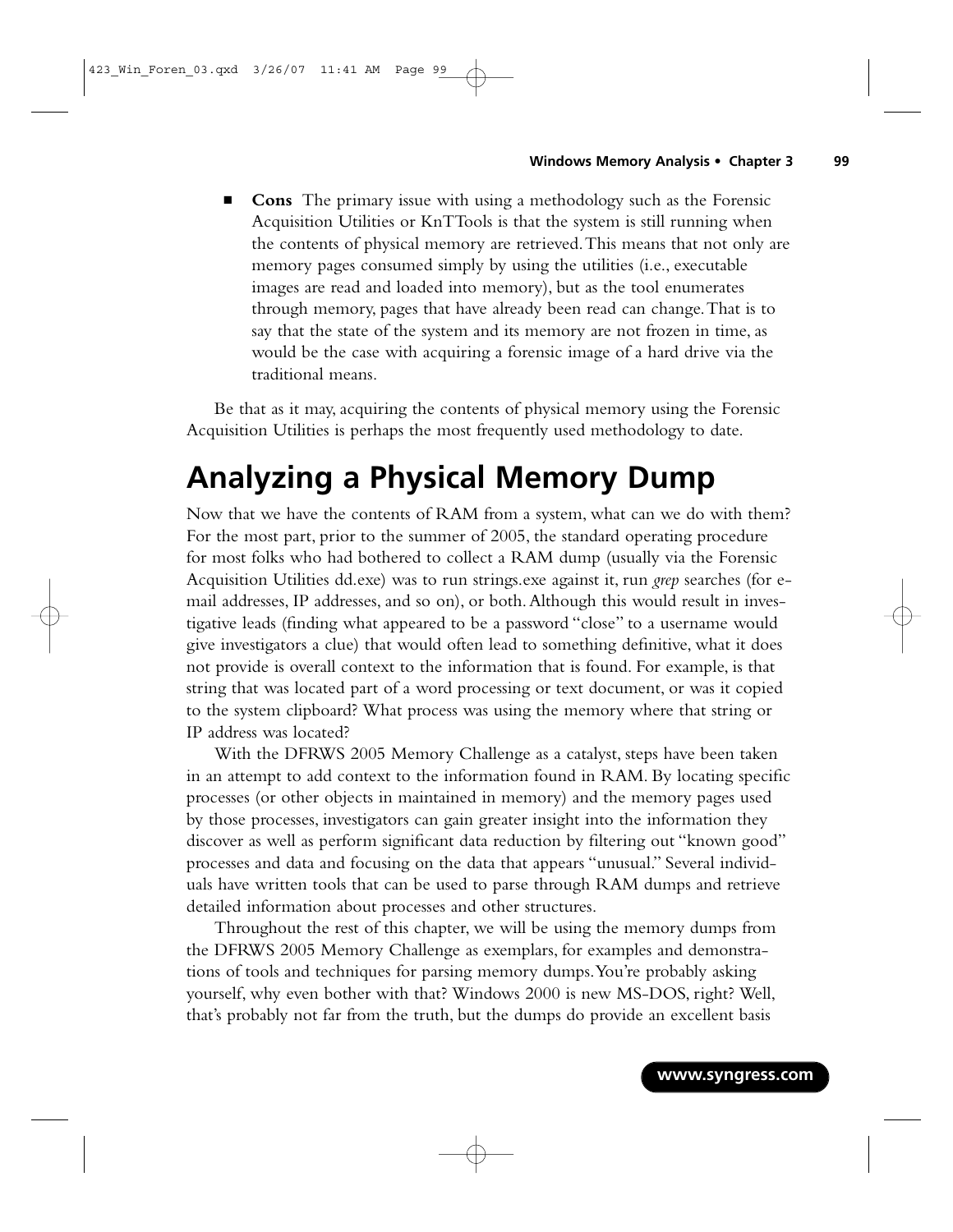for examples because they have already been examined in great detail.Also, they're freely available for download and examination.

## Process Basics

Throughout this chapter, we will focus primarily on parsing information regarding processes from a RAM dump.This is due, in part, to the fact that the majority of the publicly available research and tools focus on processes as a source of forensic information.That is not to say that other objects within memory should be excluded but rather that most researchers seem to be focusing on processes. We will discuss another means of retrieving information from a RAM dump later in the chapter, but for now, we will focus our efforts on processes.

### EProcess Structure

Each process on a Windows system is represented as an executive process, or EProcess, block.This EProcess block is a data structure in which various attributes of the process, as well as pointers to a number of other attributes and data structures (threads, the process environment block) relating to the process, are maintained. Because the data structure is a sequence of bytes, each sequence with a specific meaning and purpose, these structures can be read and analyzed by an investigator. However, the one thing to keep in mind is that the only thing consistent between versions of the Windows operating system regarding these structures is that they aren't consistent.You heard right:The size and even the values of the structures change not only between operating system versions (for example, Windows 2000 to XP) but also between service packs of the same version of the operating system (Windows XP to XP SP 2).

Andreas Schuster has done a great job of documenting the EProcess block structures in his blog.<sup>23</sup>. However, it is relatively easy to view the contents of the EProcess structure (or any other structure available on Windows). First, download and install the Microsoft Debugging Tools<sup>24</sup> and the correct symbols for your operating system and Service Pack.Then download LiveKD.exe from SysInternals.com (when you type **sysinternals.com** into the address bar of your browser, you will be automatically redirected to the Microsoft site, since Mark Russinovich is now employed by Microsoft) and for convenience, copy it into the same directory as the debugging tools. Once you've done this, open a command prompt, change to the directory where you installed the debugging tools, and type the following command:

D:\debug>livekd –w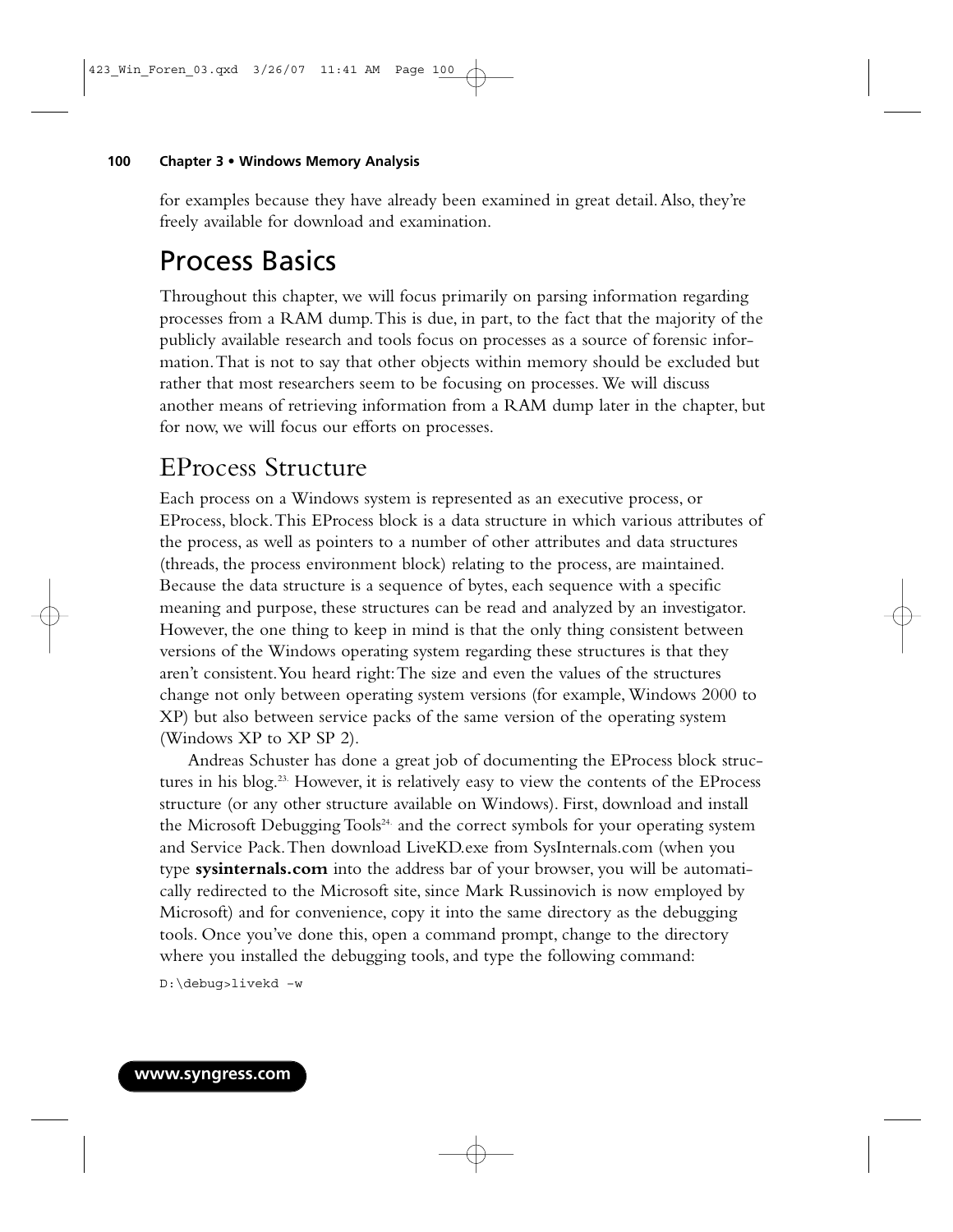This command will open WinDbg, the GUI interface to the debugger tools.To see what the entire contents of an EProcess block "look like" (with all the substructures that make up the EProcess structure broken out), type **dt -a -b -v \_EPRO-CESS** into the command window and press **Enter**.The *–a* flag shows each array element on a new line, with its index, and the *–b* switch displays blocks recursively. The *-v* flag creates more verbose output, telling you the overall size of each structure, for example. In some cases it can be helpful to include the *-r* flag for recursive output.The following illustrates a short excerpt from the results of this command, run on a Windows 2000 system:

```
kd> dt -a -b -v _EPROCESS
struct EPROCESS, 94 elements, 0x290 bytes
  +0x000 Pcb : struct _KPROCESS, 26 elements, 0x6c bytes
    +0x000 Header : struct _DISPATCHER_HEADER, 6 elements, 0x10
bytes
       +0x000 Type : UChar
       +0x001 Absolute : UChar
       +0x002 Size : UChar
       +0x003 Inserted : UChar
       +0x004 SignalState : Int4B
       +0x008 WaitListHead : struct _LIST_ENTRY, 2 elements, 0x8 bytes
         +0x000 Flink : Ptr32 to
         +0x004 Blink : Ptr32 to
     +0x010 ProfileListHead : struct _LIST_ENTRY, 2 elements, 0x8 bytes
       +0x000 Flink : Ptr32 to
       +0x004 Blink : Ptr32 to
     +0x018 DirectoryTableBase : (2 elements) Uint4B
```
The entire output is much longer (according to the header, the entire structure is 0x290 bytes long), but don't worry, we will address important (from a forensics/investigative aspect) elements of the structure as we progress through this chapter.

An important element of a process that is pointed to by the EProcess structure is the *process environment block,* or PEB.This structure contains a great deal of information, but the elements that are important to us, as forensic investigators, are:

- A pointer to the loader data (referred to as *PPEB\_LDR\_DATA*) structure that includes pointers or references to modules (DLLs) used by the process
- A pointer to the image base address, where we can expect to find the beginning of the executable image file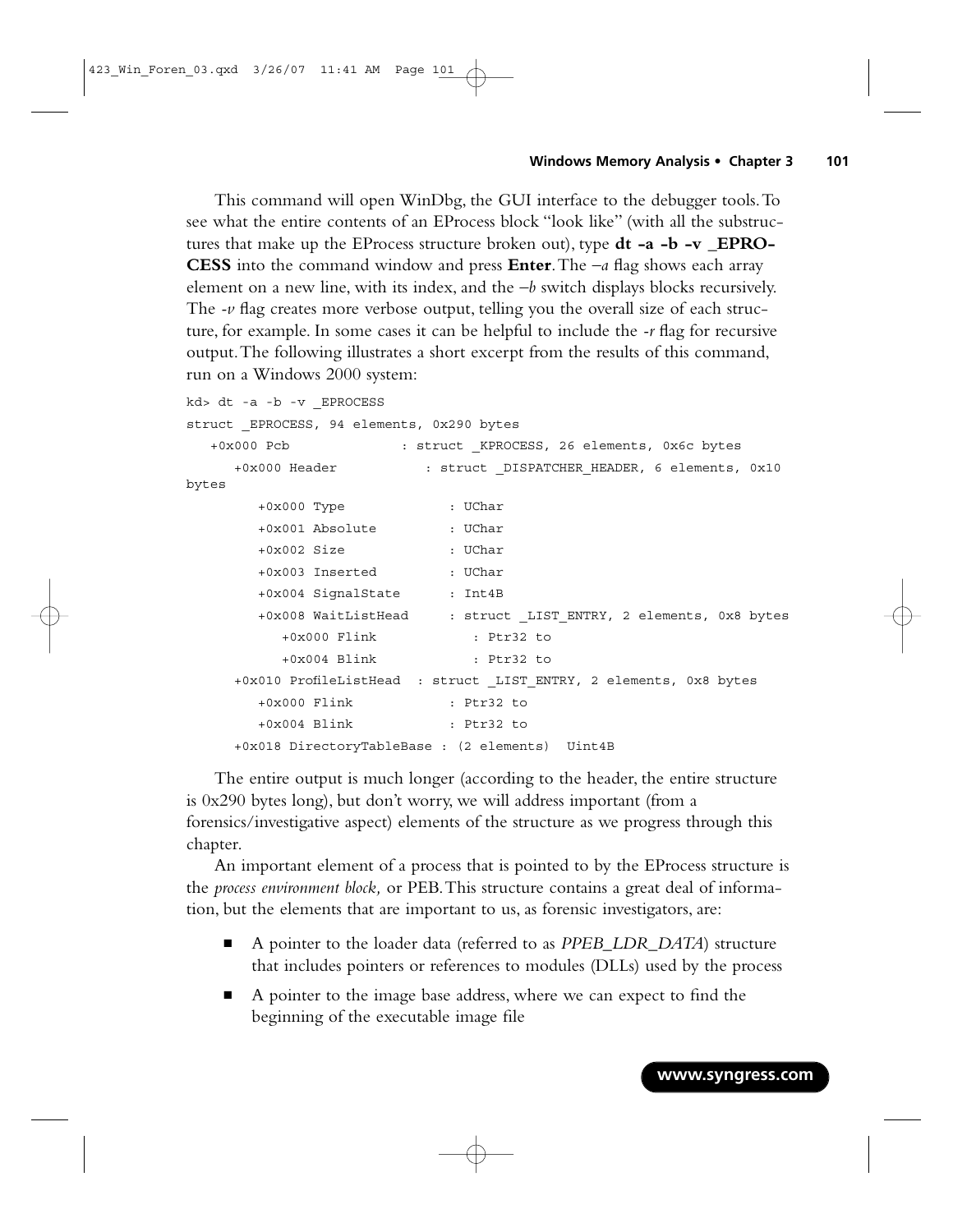A pointer to the process parameters structure, which itself maintains the DLL path, the path to the executable image, and the command line used to launch the process

Parsing this information from a dump file can prove to be extremely useful to an investigator, as we will see throughout the rest of this chapter.

### Process Creation Mechanism

Now that we know a little bit about the various structures involved with processes, it would be helpful to know something about how those structures are used by the operating system, particularly when it comes to creating an actual process.

There are a number of steps that are followed when a process is created.These steps can be broken down into six stages:<sup>25</sup>.

- 1. The image (.exe) file to be executed is opened. During this stage, the appropriate subsystem (Posix, MS-DOS, Win 16, etc.) is identified.Also, the Image File Execution Options Registry key (see Chapter 4,"Registry Analysis") is checked to see if there is a Debugger value, and if there is, the process starts over.
- 2. The EProcess object is created.The kernel process block (KProcess), the process environment block, and the initial address space are also set up.
- 3. The initial thread is created.
- 4. The Windows subsystem is notified of the creation of the new process and thread, along with the ID of the process's creator and a flag to identify whether the process belongs to a Windows process.
- 5. Execution of the initial thread starts.At this point, the process environment has been set up and resources have been allocated for the process's thread(s) to use.
- 6. The initialization of the address space is completed, in the context of the new process and thread.

At this point, the process now consumes space in memory in accordance with EProcess structure (which includes the KProcess structure) and the PEB structure. The process has at least one thread and may begin consuming additional memory resources as the process itself executes.At this point, if the process or memory as a whole is halted and dumped, there will at the very least be something to analyze.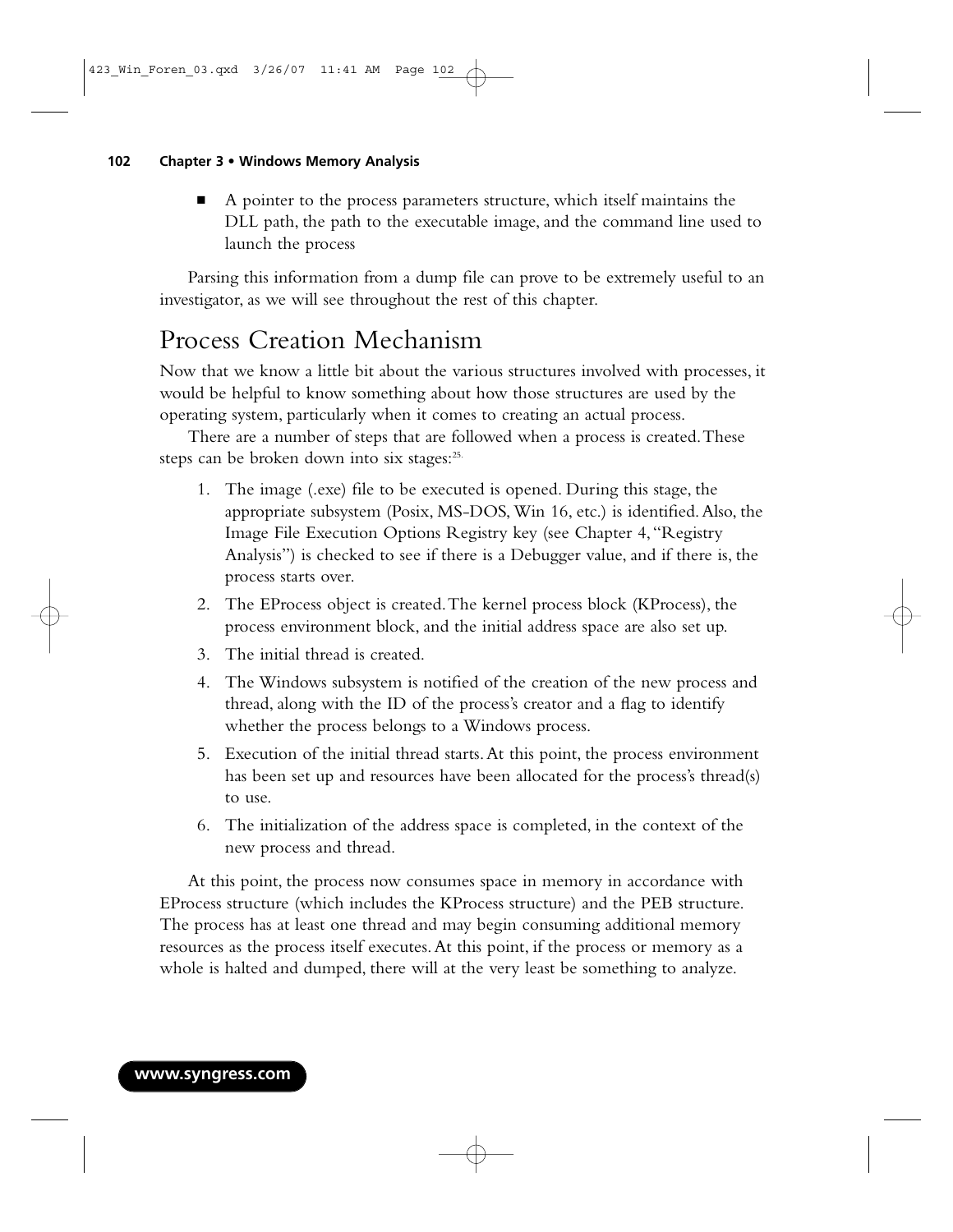## Parsing Memory Contents

The tools described in the DFRWS 2005 Memory Challenge used a methodology for parsing memory contents of locating and enumerating the active process list, using specific values/offsets (derived from system files) to identify the beginning of the list and then walking through the doubly linked list until all the active processes had been identified.The location of the offset for the beginning of the active process list was derived from one of the important system files, ntoskrnl.exe.

Andreas Schuster took a different approach in his Perl script called ptfinder.pl. His idea was to take a "brute-force" approach to the problem—identifying specific characteristics of processes in memory and then enumerating the EProcess blocks as well as other information about the processes based on those characteristics.Andreas began his approach by enumerating the structure of the *DISPATCHER\_HEADER*, which is located at offset 0 for each EProcess block (actually, it's within the structure known as the KProcess block). Using LiveKD, we see that the enumerated structure from a Windows 2000 system has the following elements:

```
+0x000 Header : struct DISPATCHER HEADER, 6 elements, 0x10 bytes
  +0x000 Type : UChar
  +0x001 Absolute : UChar
  +0x002 Size : UChar
  +0x003 Inserted : UChar
  +0x004 SignalState : Int4B
```
In a nutshell,Andreas found that some of the elements for the *DIS-PATCHER\_HEADER* were consistent in all processes on the system. He examined the *DISPATCHER\_HEADER* elements for processes (and threads) on systems ranging from Windows 2000 up through early betas of Vista and found that the *Type* value remained consistent across each version of the operating system. He also found that the *Size* value remained consistent within various versions of the operating system (for example, all processes on Windows 2000 or XP had the same *Size* value) but changed between those versions (for instance, for Windows 2000, the *Size* value is 0x1b, but for early versions of Vista, it was 0x20).

Using this information as well as the total size of the structure and the way the structure itself could be broken down,Andreas wrote his ptfinder.pl Perl script, which would enumerate processes and threads located in a memory dump.At the DFRWS 2006 conference he also presented a paper, *Searching for Processes and Threads in Microsoft Windows Memory Dumps,*26. which addressed not only the data structures that make up processes and threads but also various rules to determine whether what was found was a legitimate structure or just a bunch of bytes in a file.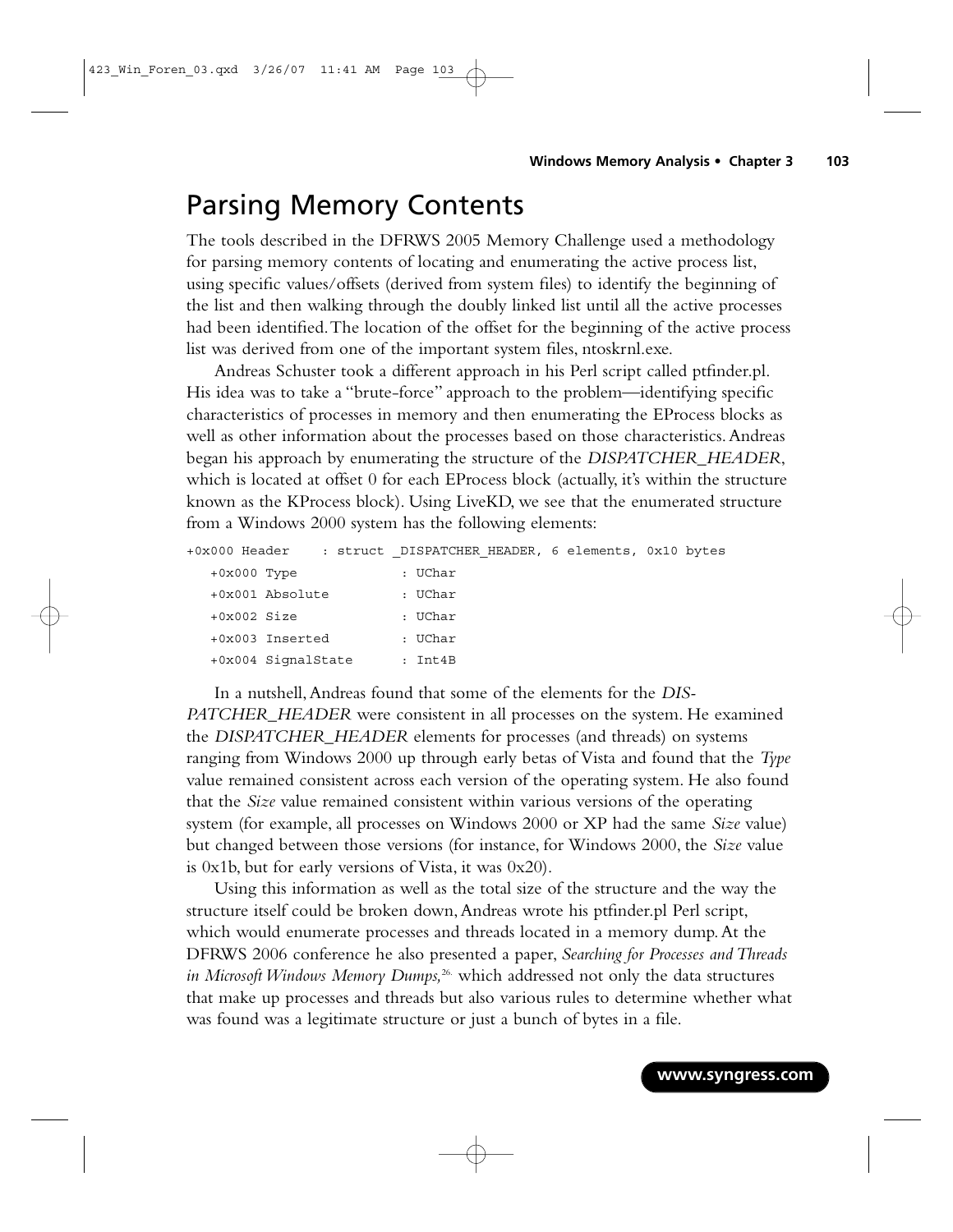#### **NOTE**

In fall 2006, Richard McQuown of ForensicZone.com put together a GUI front end for Andreas Schuster's PTFinder tools. The PTFinder tools are Perl scripts and require that the Perl interpreter be installed on a system to run them. (Perl is installed by default on many Linux distributions and is freely available for Windows platforms from ActiveState.com.)

Not only can Richard's tool detect the operating system of the RAM dump (rather than have the user enter it manually) using code I'll discuss later in this chapter; it can also provide a graphical representation of the output. PTFinderFE has some interesting applications, particularly with regard to visualization.

In spring 2006, I wrote some of my own tools to assist in parsing through Windows RAM dump files. Since the currently available exemplars at the time were the dumps for Windows 2000 systems available from the DFRWS 2005 Memory Challenge, I focused my initial efforts on producing code that worked for that platform.This allowed me to address various issues in code development without getting too wrapped up in the myriad differences between the various versions of the Windows operating system.The result was four separate Perl scripts, each run from the command line.These scripts are all provided on the accompanying DVD, and we'll go through each one separately.

### Lsproc.pl

*LSproc*, short for *list processes*, is similar to Andreas's PTFinder.pl; however, lsproc.pl locates processes but not threads. Lsproc.pl takes a single argument, the path and name to a RAM dump file:

c:\perl\memory>lsproc.pl d:\dumps\drfws1-mem.dmp

The output of lsproc.pl appears at the console (i.e., *STDOUT*) in six columns; the word *Proc* (I was anticipating adding threads at a later date), the parent process ID (*PPID*), the process ID (*PID*), the name of the process, the offset of the process structure within the dump file, and the creation time of the process.An excerpt of the lsproc.pl output appears as follows:

| Proc 820 | 324    | helix.exe | 0x00306020 Sun Jun 5 14:09:27 |  |
|----------|--------|-----------|-------------------------------|--|
| 2005     |        |           |                               |  |
| Proc 0   | $\cap$ | Idle      | 0x0046d160                    |  |

#### **www.syngress.com**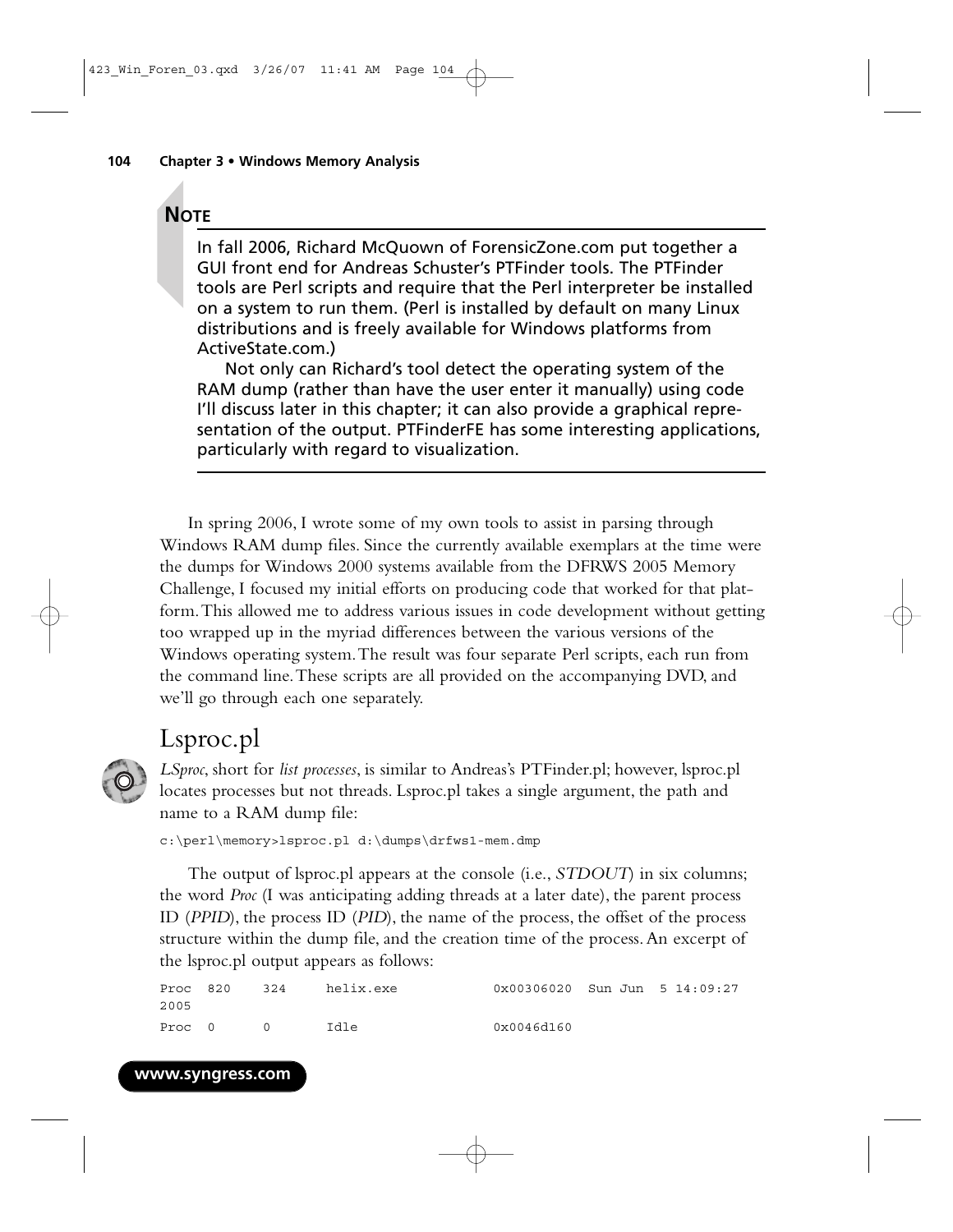| Proc<br>2005 | 600  | 668  | UMGR32.EXE        | 0x0095f020 | Sun Jun | 500:55:08  |
|--------------|------|------|-------------------|------------|---------|------------|
| Proc<br>2005 | 324  | 1112 | cmd2k.exe         | 0x00dcc020 | Sun Jun | 5 14:14:25 |
| Proc<br>2005 | 668  | 784  | dfrws2005.exe(x)  | 0x00e1fb60 | Sun Jun | 501:00:53  |
| Proc<br>2005 | 156  | 176  | winlogon.exe      | 0x01045d60 | Sun Jun | 500:32:44  |
| Proc<br>2005 | 156  | 176  | winlogon.exe      | 0x01048140 | Sat Jun | 4 23:36:31 |
| Proc<br>2005 | 144  | 164  | winlogon.exe      | 0x0104ca00 | Fri Jun | 301:25:54  |
| Proc<br>2005 | 156  | 180  | csrss.exe         | 0x01286480 | Sun Jun | 500:32:43  |
| Proc<br>2005 | 144  | 168  | csrss.exe         | 0x01297b40 | Fri Jun | 301:25:53  |
| Proc<br>2005 | 8    | 156  | smss.exe          | 0x012b62c0 | Sun Jun | 500:32:40  |
| Proc         | 0    | 8    | System            | 0x0141dc60 |         |            |
| Proc<br>2005 | 668  | 784  | dfrws2005.exe(x)  | 0x016a9b60 | Sun Jun | 501:00:53  |
| Proc<br>2005 | 1112 | 1152 | dd.exe(x)         | 0x019d1980 | Sun Jun | 5 14:14:38 |
| Proc<br>2005 | 228  | 592  | dfrws2005.exe     | 0x02138640 | Sun Jun | 501:00:53  |
| Proc<br>2005 | 820  | 1076 | cmd.exe           | 0x02138c40 | Sun Jun | 500:35:18  |
| Proc<br>2005 | 240  | 788  | metasploit.exe(x) | 0x02686cc0 | Sun Jun | 500:38:37  |
| Proc<br>2005 | 820  | 964  | Apoint.exe        | 0x02b84400 | Sun Jun | 500:33:57  |
| Proc<br>2005 | 820  | 972  | HKserv.exe        | 0x02bf86e0 | Sun Jun | 500:33:57  |
| Proc<br>2005 | 820  | 988  | DragDrop.exe      | 0x02c46020 | Sun Jun | 500:33:57  |
| Proc<br>2005 | 820  | 1008 | alogserv.exe      | 0x02e7ea20 | Sun Jun | 500:33:57  |
| Proc<br>2005 | 820  | 972  | HKserv.exe        | 0x02f806e0 | Sun Jun | 500:33:57  |
| Proc<br>2005 | 820  | 1012 | tqcmd.exe         | 0x030826a0 | Sun Jun | 500:33:58  |
| Proc<br>2005 | 176  | 800  | userinit.exe(x)   | 0x03e35020 | Sun Jun | 500:33:52  |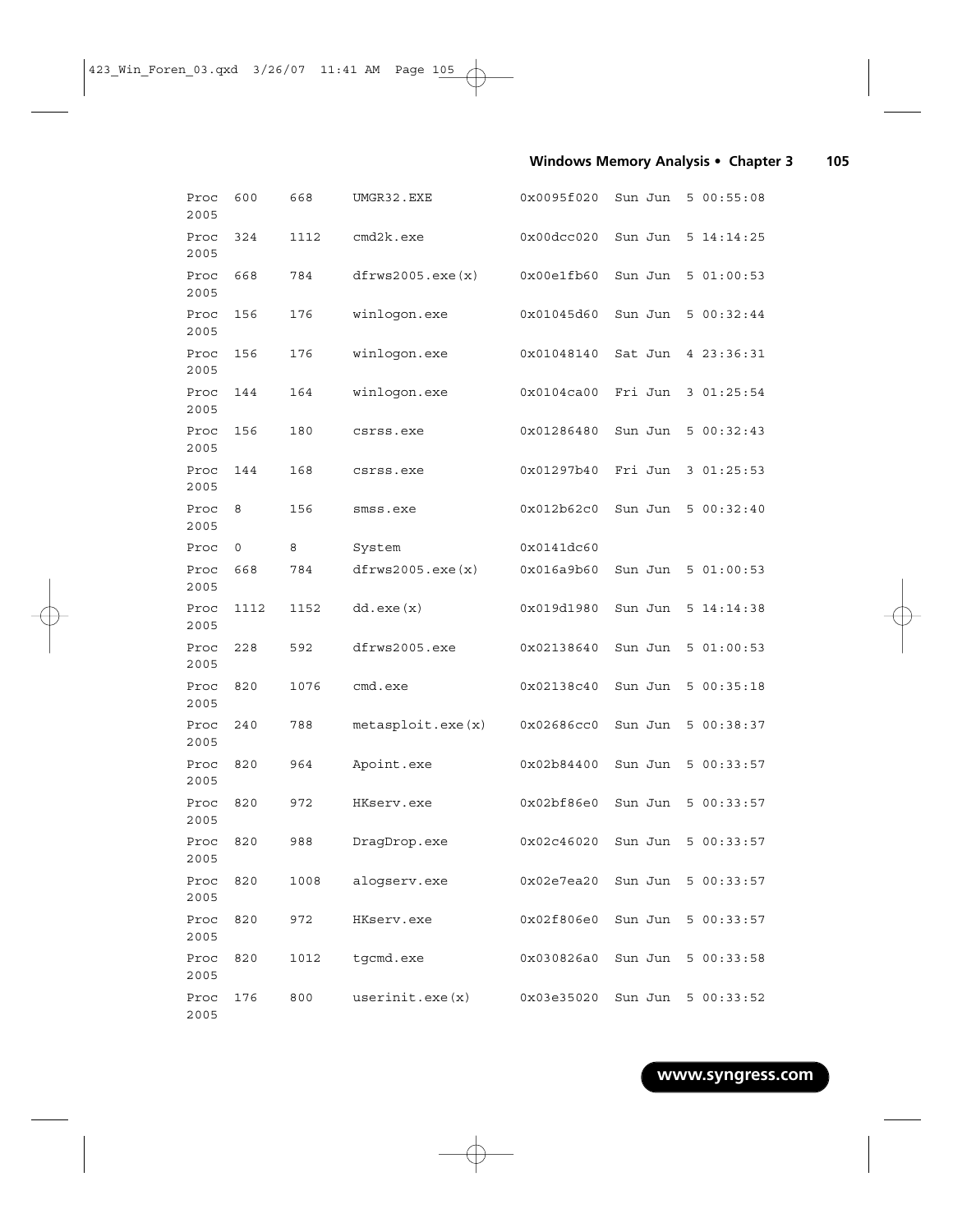| Proc 800<br>2005 | 820  | Explorer.Exe | 0x03e35ae0 Sun Jun 5 00:33:53 |  |
|------------------|------|--------------|-------------------------------|--|
| Proc 820<br>2005 | 1048 | PcfMqr.exe   | 0x040b4660 Sun Jun 5 00:34:01 |  |

The first process listed in the lsproc.pl output is "helix.exe.According to the information provided at the DFRWS 2005 Memory Challenge Web site, utilities on the Helix Live CD<sup>27.</sup> were used to acquire the memory dump.

The aforementioned listing shows only an excerpt of the lsproc.pl output.There were a total of 45 processes located in the memory dump file.You'll notice in the output that several of the processes have *(x)* after the process name.This indicates that the processes have exited. In these cases, the contents of physical memory (for example, pages) have been freed for use but have not been overwritten yet, so it would seem that some information is retained in physical memory following a reboot.

#### **NOTE**

Looking closely, you'll notice some interesting things about the Isproc.pl output. One is that the csrss.exe process (PID =  $168$ ) has a creation date that appears to be a day or two earlier than the other listed processes. Looking even more closely, you'll see something similar for two winlogon.exe processes (PID  $=$  164 and 176). Andreas Schuster noticed these as well, and according to an entry on data persistence in his blog, $28$  the system boot time for the dump file was determined to be Sunday, Jan 5, 2005, at approximately 00:32:27. So, where do these processes come from?

As Andreas points out in his blog, without having more definitive information about the state of the test system prior to collecting data for the memory challenge, it is difficult to develop a complete understanding of this issue. However, the specifications of the test system were known and documented, and it was noted that the system suffered a crash dump during data collection.

It is entirely possible that the data survived the reboot. There don't seem to be any specifications that require that when a Windows system shuts down or suffers a crash dump, the contents of physical memory are zeroed out or wiped in some manner. It is possible, then, that contents of physical memory remain in their previous state, and if they are not overwritten when the system is restarted, the data is still available for analysis. Many BIOS versions have a feature to overwrite memory during boot as part of a RAM test, but this feature is usually disabled to speed up the boot process.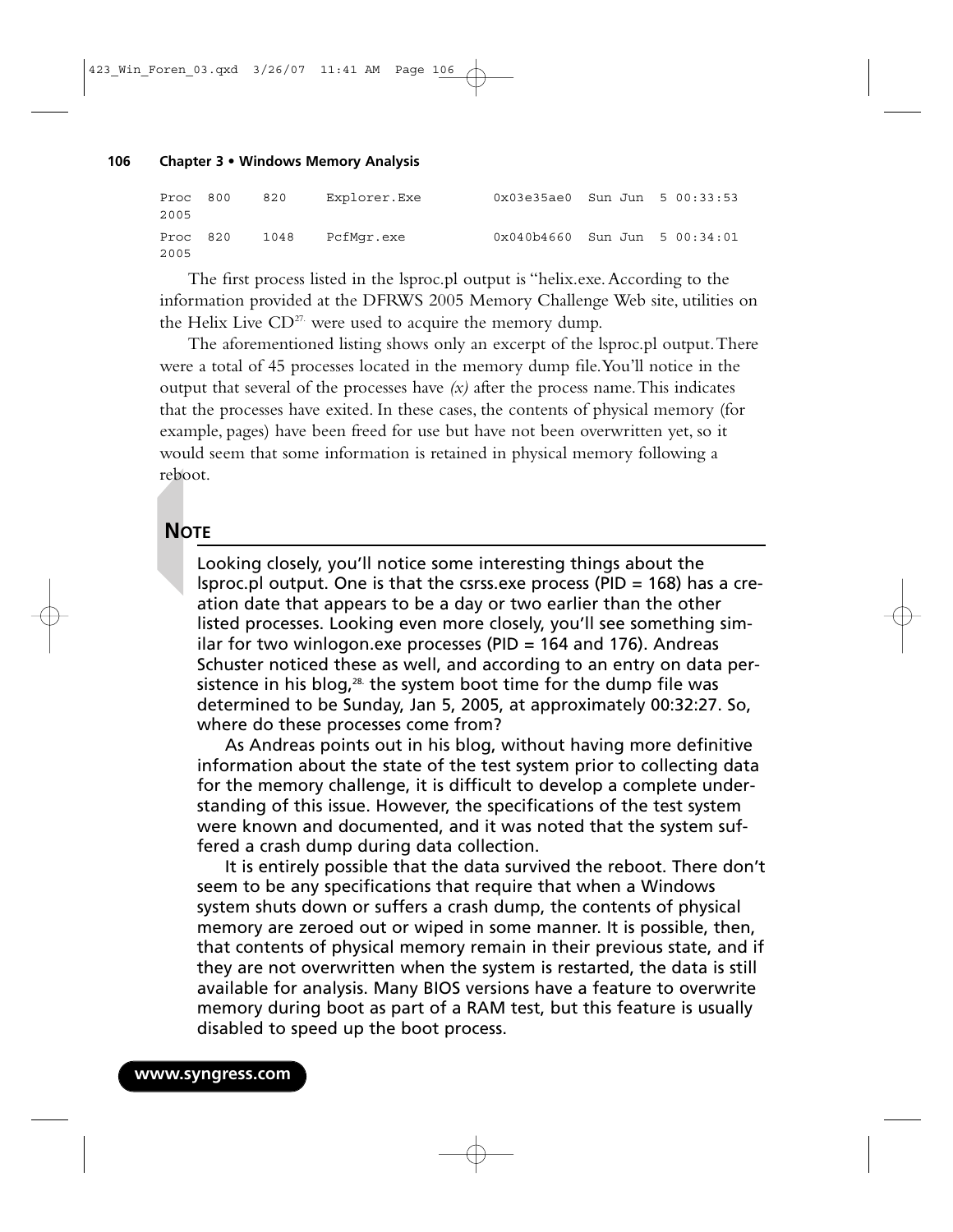This is definitely an area that requires further study. As Andreas states,<sup>29.</sup> this area of study has "a bright future."

### Lspd.pl



Lspd.pl is a Perl script that will allow you to list the details of the process. Like the other tools that we will be discussing, lspd.pl is a command-line Perl script that relies on the output of lsproc.pl to obtain its information. Specifically, lspd.pl takes two arguments: the path and name of the dump file and the offset from the lsproc.pl output of the process that you're interested in.Although lsproc.pl took some time to parse through the contents of the dump file, lspd.pl is much quicker, since you're telling it exactly where to go in the file to enumerate its information.

Let's take a look at a specific process. In this case, we'll look at dd.exe, the process with PID 284.The command line to use lspd.pl to get detailed information about this process is:

```
c:\perl\memory>lspd.pl d:\dumps\dfrws1-mem.dmp 0x0414dd60
```
Notice that with lspd.pl, we're using two arguments: the name and path to the dump file and the physical offset in the dump file where we found the process with lsproc.pl. We'll take a look at the output of lspd.pl in sections, starting with some useful information pulled directly from the EProcess structure itself:

| Process Name : dd.exe |                       |                                       |          |
|-----------------------|-----------------------|---------------------------------------|----------|
| PID                   | : 284                 |                                       |          |
| Parent PID : 1112     |                       |                                       |          |
| TFLINK                | : 0xff2401c4          |                                       |          |
| TBLINK : 0xff2401c4   |                       |                                       |          |
| FLINK                 | : 0x8046b980          |                                       |          |
| BLINK                 | : 0xff1190c0          |                                       |          |
| SubSystem : 4.0       |                       |                                       |          |
| Exit Status : 259     |                       |                                       |          |
|                       |                       | Create Time : Sun Jun 5 14:53:42 2005 |          |
| Exit Called $: 0$     |                       |                                       |          |
| DTB.                  | : 0x01d9e000          |                                       |          |
| ObjTable              |                       | : 0xff158708 (0x00eb6708)             |          |
| PEB                   |                       | : 0x7ffdf000 (0x02c2d000)             |          |
|                       | InheritedAddressSpace | $\ddot{\phantom{a}}$                  | $\Omega$ |
|                       |                       | ReadImageFileExecutionOptions : 0     |          |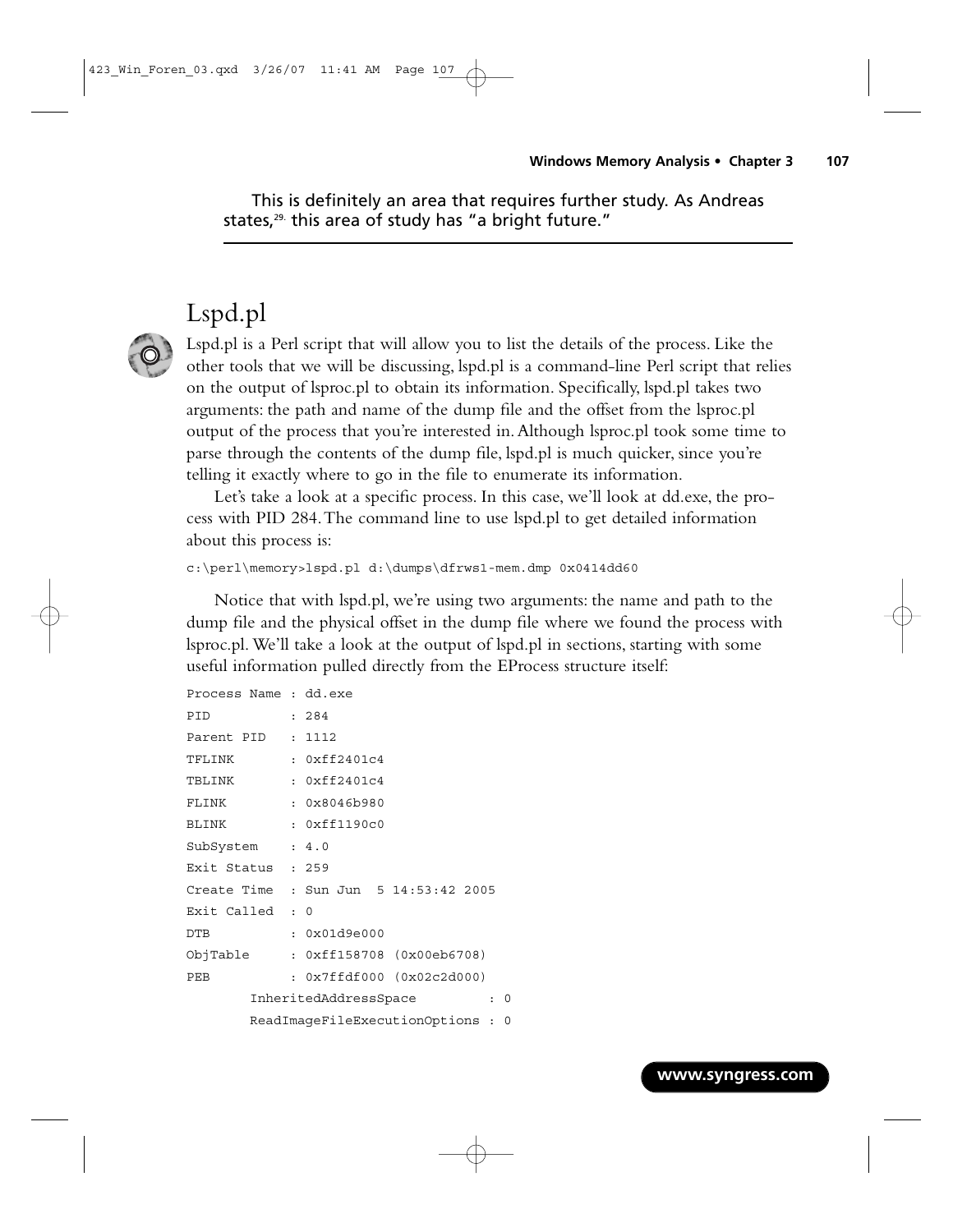```
BeingDebugged : 0
CSDVersion : Service Pack 1
Mutant = 0xffffffff
Img Base Addr = 0x00400000 (0x00fee000)
PEB_LDR_DATA = 0x00131e90 (0x03a1ee90)
Params = 0x00020000 (0x03a11000)
```
Lspd.pl also follows pointers provided by the EProcess structure to collect other data as well. For example, we can also see the path to the executable image and the command line used to launch the process (bold added for emphasis):

```
Current Directory Path = E:\Shells\
DllPath =
E:\Acquisition\FAU;.;C:\WINNT\System32;C:\WINNT\system;
C:\WINNT;E:\Acquisition\FAU\;E:\Acquisition\GNU\;E:\Acquisition\CYGWIN\;E:\I
R\bin\;E:\IR\WFT;E:\IR\windbg\;E:\IR\Foundstone\;E:\IR\Cygwin;E:\IR\somarsof
t\;E:\IR\sysinternals\;E:\IR\ntsecurity\;E:\IR\perl\;E:\Static-
Binaries\gnu_utils_win32\;C:\WINNT\system32;C:\WINNT;C:\WINNT\System32\Wbem
ImagePathName = E:\Acquisition\FAU\dd.exe
Command Line = ..\Acquisition\FAU\dd.exe if=\\.\PhysicalMemory
of=F:\intrusion2005\physicalmemory.dd conv=noerror --md5sum --verifymd5 --
md5out=F:\intrusion2005\physicalmemory.dd.md5 --
log=F:\intrusion2005\audit.log
Environment Offset = 0x00000000 (0x00000000)
Window Title = ..\Acquisition\FAU\dd.exe if=\\.\PhysicalMemory
of=F:\intrusion2005\physicalmemory.dd conv=noerror --md5sum --verifymd5 --
md5out=F:\intrusion2005\physicalmemory.dd.md5 --
log=F:\intrusion2005\audit.log
Desktop Name = WinSta0\Default
```
Lspd.pl also retrieves a list of the names of various modules (DLLs) used by the process and whatever available handles (file handles and so on) it can find in memory. For example, lspd.pl found that the dd.exe had the following file handle open:

```
Type : File
        Name = \intrusion2005\audit.log
```
As we can see from the preceding command line, the file \intrusion\audit.log is located on the F:\ drive and is the output file for the log of activity generated by dd.exe, which explains why it would be listed as an open file handle in use by the process. Using this information as derived from other processes, you can get an understanding of files you should be concerned with during an investigation. In this particular instance, we can assume that the E:\ drive listed in *ImagePathName* is a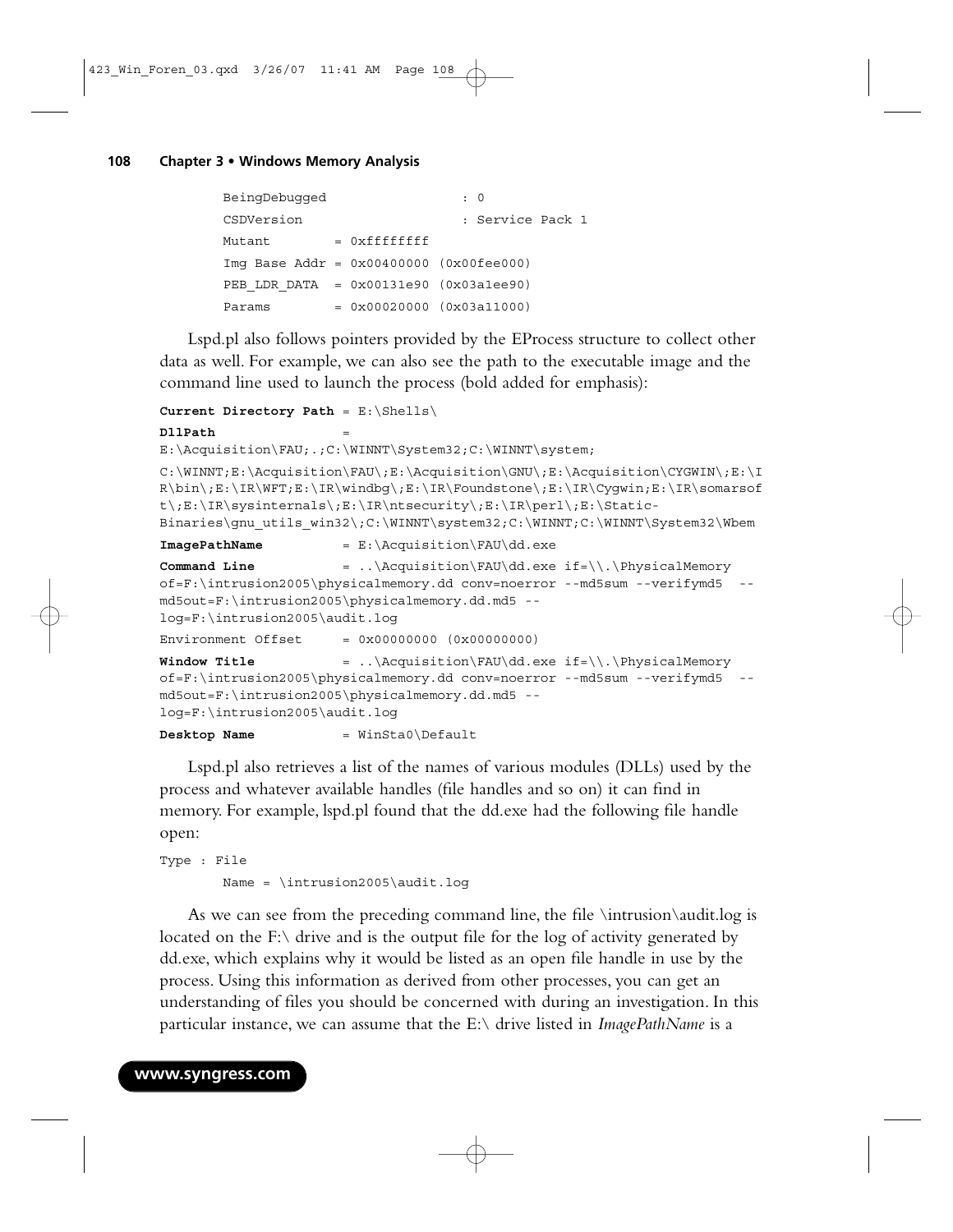CD-ROM drive, since Helix can be run from a CD. We can confirm this by checking Registry values in an image of the system in question (a system image is not provided as part of the memory challenge, however). We can also use similar information to find out a little bit more about the F:\ drive.This information will be covered in Chapter 4,"Registry Analysis."

Finally, one other thing that lspd.pl will do is go to the location pointed to by the Image Base *Addr* value (once it has been translated from a virtual address to a physical offset within the memory dump file) and check to see if a valid executable image is located at that address.This check is very simple; all it does is read the first 2 bytes starting at the translated address to see if they're *MZ*.These 2 bytes are not a definitive check, but portable executable (PE) files (files with .exe, .dll, .ocs, .sys, and etc. extensions) start with the initials of Mark Zbikowski, one of the early architects of MS-DOS and Windows NT.The format of the PE file and its header is addressed in greater detail in Chapter 6,"Executable File Analysis."

## Parsing Process Memory

We discussed the need for context for evidence earlier in this chapter, and this can be achieved, in part, by extracting the memory used by a process. In the past, investigators have used tools such as strings.exe or *grep* searches to parse through the contents of a RAM dump and look for interesting strings (passwords), IP or e-mail addresses, URLs, and the like. However, when we're parsing through a file that is about half a megabyte in size, there isn't a great deal of context to the information we find. Sometimes an investigator will open the dump file in a hex editor and locate the interesting string, and if she saw what appeared to be a username nearby, she might assume that the string is a password. However, investigating a RAM dump file in this manner does not allow the investigator to correlate that string to a particular process. Remember the example of Locard's Exchange Principle from Chapter 1? Had we collected the contents of physical memory during the example, we would have had no way to definitively say that a particular IP address or other data, such as a directory listing, was tied to a specific event or process. However, if we use the information provided in the process structure within memory and locate all the pages the process used that were still in memory when the contents were dumped, we could then run our searches and determine which process was using that information.



The tool lspm.pl allows us to do this automatically. Lspm.pl takes the same arguments as lspd.pl (the name and path of the dump file, and the physical offset within the file of the process structure) and extracts the available pages from the dump file,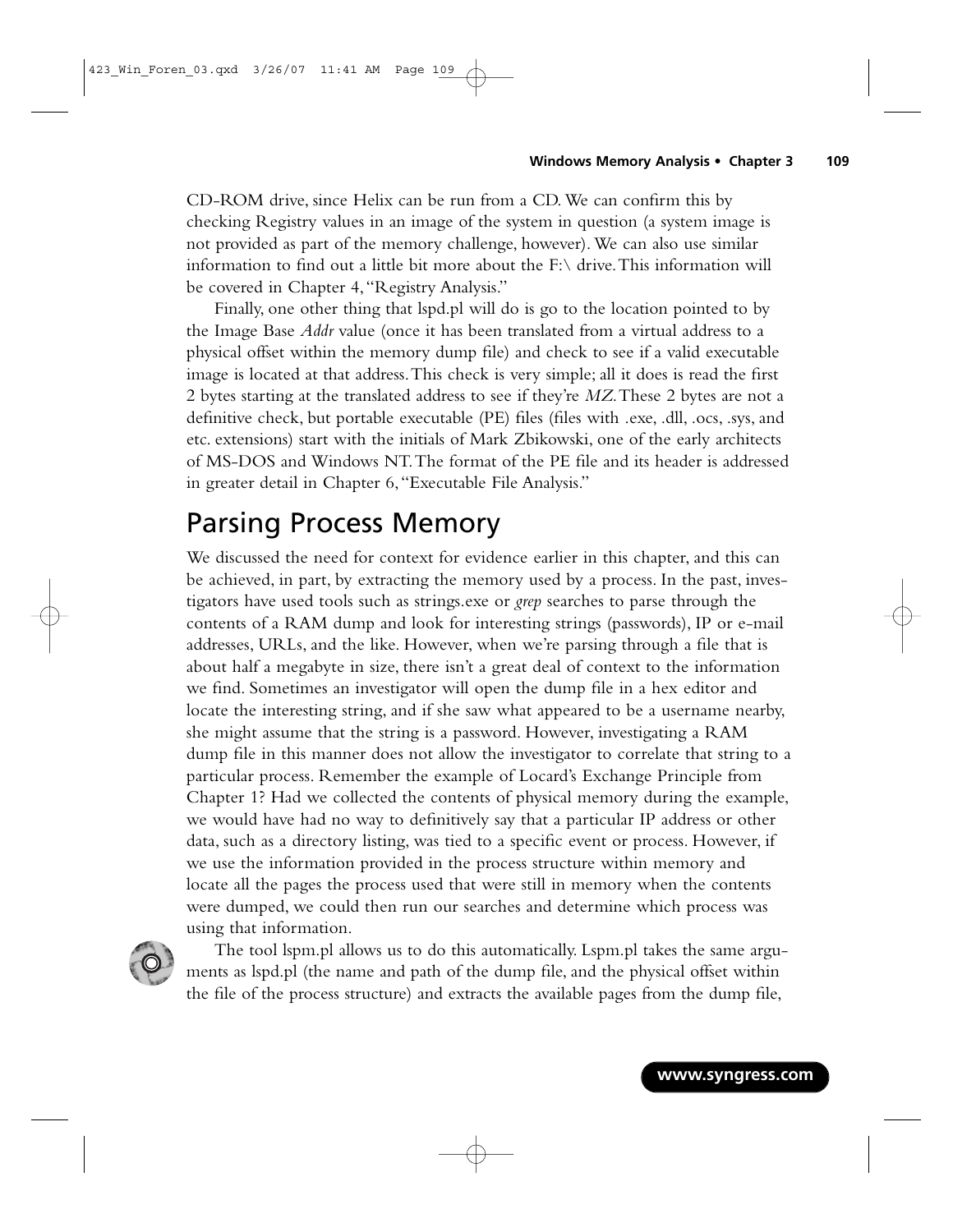writing them to a file within the current working directory.To run lspm.pl against the dd.exe process, we use the following command line:

c:\perl\memory>lspm.pl d:\dumps\dfrws1-mem.dmp 0x0414dd60

The output looks like this:

```
Name : dd.exe -> 0x01d9e000
There are 372 pages (1523712 bytes) to process.
Dumping process memory to dd.dmp...
Done.
```
Now we have a file called dd.dmp that is 1,523,712 bytes in size and contains all the memory pages (372 in total) for that process that were still available when the dump file was created.You can run strings.exe or use BinText (see Figure 3.3) from Foundstone.com to parse through the file looking for Unicode and ASCII strings, or run *grep* searches for IP or e-mail addresses and credit card or Social Security numbers.

#### **Figure 3.3** Contents of Process Memory in BinText

| т | BinText 3.00       |                       |          |                                                          |               |               |
|---|--------------------|-----------------------|----------|----------------------------------------------------------|---------------|---------------|
|   | Search<br>Filter   | Help                  |          |                                                          |               |               |
|   | File to scan       | C:\Perl\memory\dd.dmp |          |                                                          | <b>Browse</b> | <br>Go        |
|   | Advanced view<br>⊽ |                       |          | Time taken: 0.140 secs Text size: 118811 bytes (116.03K) |               |               |
|   | File pos           | Mem pos               | ID       | Text                                                     |               |               |
|   | LI 0001D73D        | 0001D73D              | 0        | --log=F:\intrusion2005\audit.log                         |               |               |
|   | t/ 0001D789        | 0001D789              | 0        | ALLUSERSPROFILE=C:\Documents and Settings\All Users      |               |               |
|   | LA 0001D809        | 0001D809              | 0        | APPDATA=C:\Documents and Settings\Administrator\Applical |               |               |
|   | LA 0001D8B1        | 0001D8B1              | 0        | CommonProgramFiles=C:\Program Files\Common Files         |               |               |
|   | LI 0001E940        | 0001E940              | 0        | COMPUTERNAME=VAIO                                        |               |               |
|   | LI 0001E971        | 0001E971              | n        | HOMEPATH=\                                               |               |               |
|   | 77.0001F992        | 0001E992              | 0        | ComSpec=C:\\WINNT\system32\cmd.exe                       |               |               |
|   | N 0001E9E3         | 0001F9F3              | n        | $HOMFDRIVE = C.$                                         |               |               |
|   | LI 0001EA0B        | 0001EA0B              | n        | 0S=Windows NT                                            |               |               |
|   | LI 0001EA34        | 0001EA34              | f)       | LOGONSERVER=\\VAIO                                       |               |               |
|   | LI 0001EA64        | 0001EA64              | 0        | PROCESSOR_LEVEL=6                                        |               |               |
|   | LI 0001EA95        | 0001EA95              | 0        | NUMBER OF PROCESSORS=1                                   |               |               |
|   | LI 0001EACD        | 0001EACD              | 0        | PROCESSOR REVISION=0806                                  |               |               |
|   | ≺                  | TITT                  |          |                                                          |               | $\rightarrow$ |
|   | Ready              | <b>ANSI: 6624</b>     | Uni: 747 | Bsrc: 0                                                  |               | Save<br>Find  |

In Figure 3.3, we can see some of the Unicode strings contained in the memory used by the dd.exe process, including the name of the system and the name of the *LogonServer* for the session.All of this information can help further the investigator's understanding of the case; an important aspect of this capability is that now we can correlate what we find to a specific process.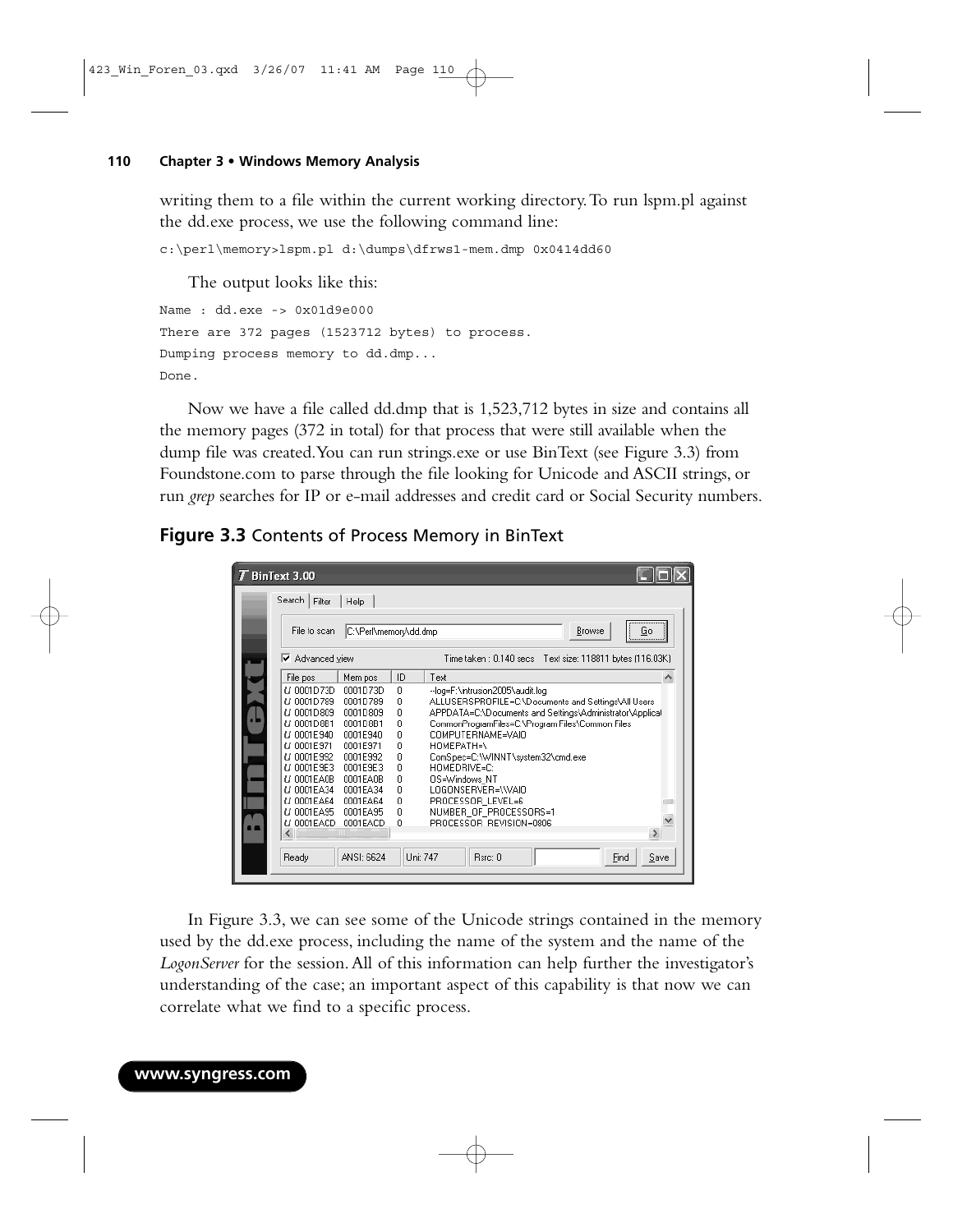# Extracting the Process Image

As we saw earlier in this chapter, when a process is launched, the executable file is read into memory. One of the pieces of information that we can get from the process details (via lspd.pl) is the offset within the dump file to the Image Base Address. As we saw, lspd.pl will do a quick check to see whether an executable image can be found at that location. One of the things we can do to develop this information further is to parse the PE file header (the contents of which will be covered in detail in Chapter 6,"Executable File Analysis") and see whether we can extract the entire contents of the executable image from the dump file. Lspi.pl lets us do this automatically.



Lspi.pl is a Perl script that takes the same arguments as lspd.pl and lspm.pl and locates the beginning of the executable image for that process. If the Image Base Address offset does indeed lead to an executable image file, lspi.pl will parse the values contained in the PE header to locate the pages that make up the rest of the executable image file.

Okay, so we can run lspi.pl against the dd.exe process (with the PID of 284) using the following command line:

```
c:\perl\memory>lspi.pl d:\dumps\dfrws1-mem.dmp 0x0414dd60
```
The output of the command appears as follows:

```
Process Name : dd.exe
PID : 284
DTB : 0x01d9e000
PEB : 0x7ffdf000 (0x02c2d000)
ImgBaseAddr : 0x00400000 (0x00fee000)
e_lfanew = 0xe8
NT Header = 0x4550Reading the Image File Header
Sections = 4
Opt Header Size = 0x000000e0 (224 bytes)
Characteristics:
       IMAGE_FILE_EXECUTABLE_IMAGE
       IMAGE_FILE_LOCAL_SYMS_STRIPPED
       IMAGE_FILE_RELOCS_STRIPPED
       IMAGE_FILE_LINE_NUMS_STRIPPED
       IMAGE_FILE_32BIT_MACHINE
Machine = IMAGE_FILE_MACHINE_I860
Reading the Image Optional Header
```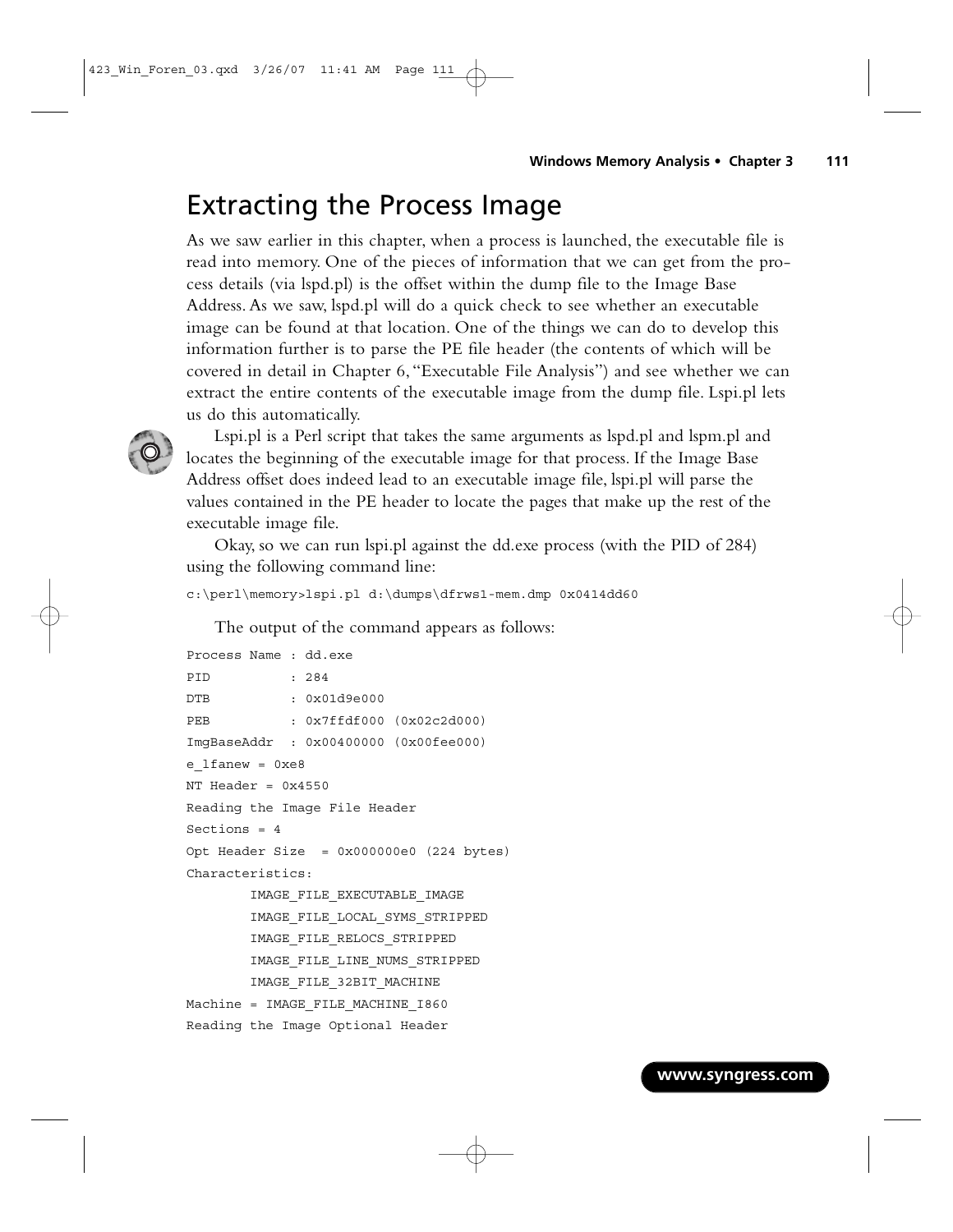#### **112 Chapter 3 • Windows Memory Analysis**

```
Opt Header Magic = 0x10b
Subsystem : IMAGE SUBSYSTEM WINDOWS CUI
Entry Pt Addr : 0x00006bda
Image Base : 0x00400000
File Align : 0x00001000
Reading the Image Data Directory information
Data Directory RVA Size
-------------- --- ----
ResourceTable 0x0000d000 0x00000430
DebugTable 0x00000000 0x00000000
BaseRelocTable 0x00000000 0x00000000
DelayImportDesc 0x0000af7c 0x000000a0
TLSTable 0x00000000 0x00000000
GlobalPtrReg 0x00000000 0x00000000
ArchSpecific 0x00000000 0x00000000
CLIHeader 0x00000000 0x00000000
LoadConfigTable 0x00000000 0x00000000
ExceptionTable 0x00000000 0x00000000
ImportTable 0x0000b25c 0x000000a0
unused 0x00000000 0x00000000
BoundImportTable 0x00000000 0x00000000
ExportTable 0x00000000 0x00000000
CertificateTable 0x00000000 0x00000000
IAT 0x00007000 0x00000210
Reading Image Section Header Information
Name Virt Sz Virt Addr rData Ofs rData Sz Char
---- ------- --------- --------- -------- ----
.text 0x00005ee0 0x00001000 0x00001000 0x00006000 0x60000020
.data 0x000002fc 0x0000c000 0x0000c000 0x00001000 0xc0000040
.rsrc 0x00000430 0x0000d000 0x0000d000 0x00001000 0x40000040
.rdata 0x00004cfa 0x00007000 0x00007000 0x00005000 0x40000040
Reassembling image file into dd.exe.img
Bytes written = 57344
New file size = 57344
```
As you can see, the output of lspi.pl is pretty verbose, and much of the information displayed might not be readily useful to (or understood by) an investigator unless that investigator is interested in malware analysis.Again, this information will be discussed in detail in Chapter 6,"Executable File Analysis." For now, the important elements are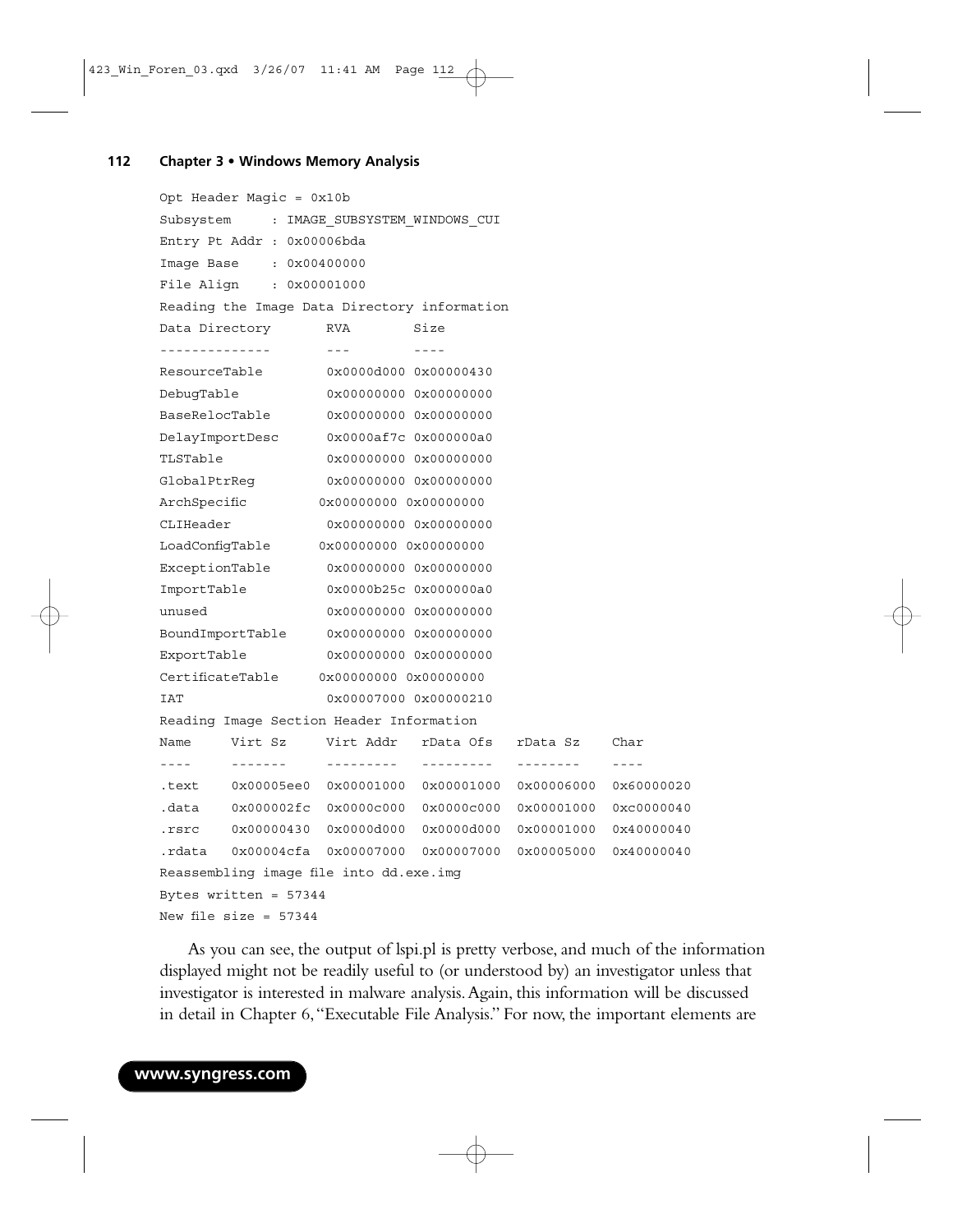the table that follows the words "Reading Image Section Header Information" and the name of the file to which the executable image was reassembled.The section header information provides us with a road map for reassembling the executable image because it lets us know where to find the pages that make up that image file. Lspi.pl uses this road map and attempts to reassemble the executable image into a file. If it's successful, it writes the file out to the file based on the name of the process, with .img appended (to prevent accidental execution of the file). Lspi.pl will not reassemble the file if any of the memory pages have been marked as invalid and are no longer located in memory (for example, they have been paged out to the swap file, pagefile.sys). Instead, lspi.pl will report that it could not reassemble the complete file because some pages (even just one) were not available in memory.

Now, the file that we extract from the memory dump will not be exactly the same as the original executable file.This is due to the fact that some of the file's sections are writeable, and those sections will change as the process is executing.As the process executes, various elements of the executable code (addresses, variables, and so on) will change according to the environment and the stage of execution. However, there are a couple of ways that we can determine the nature of a file and get some information about its purpose. One of those ways is to see whether the file has any file version information compiled into it, as is done with most files created by legitimate software companies.As we saw from the section headers of the image file, there is a section named .rsrc, which is the name often used for a resource section of a PE file.This section can contain a variety of resources, such as dialogs and version strings, and is organized like a file system of sorts. Using BinText, we can look for the Unicode string *VS\_VERSION\_INFO*30. and see whether there is any identifying information available in the executable image file. Figure 3.4 illustrates some of the strings found in the dd.exe.img file using BinText.

| BinText 3.00             |                           |          |                                                              |
|--------------------------|---------------------------|----------|--------------------------------------------------------------|
| Search   Filter          | Help                      |          |                                                              |
| File to scan             | C:\Perl\memory\dd.exe.img |          | Browse<br>Go                                                 |
| Advanced view<br>⊽       |                           |          | Time taken: 0.000 secs Text size: 5827 bytes (5.69K)         |
| File pos                 | Mem pos                   | ID       | Text                                                         |
| 72000000133              | 0040D066                  | n        | VS VERSION INFO                                              |
| t/ 0000D0C2              | 0040D0C2                  | 0        | StringFileInfo                                               |
| LI 0000D0E6              | 0040D0E6                  | 0        | 040904h0                                                     |
| LI 0000DOFE              | 0040D0FE                  | 0        | Comments                                                     |
| 77 00000110              | 0040D110                  | $\Omega$ | Based on original version developed by Paul Rubin, David Mar |
| LI 0000D1BE              | 0040D1BE                  | 0        | CompanyName                                                  |
| 44.000001D8              | 0040D1D8                  | 0        | GMG Systems, Inc.                                            |
| LI 0000D202              | 0040D202                  | 0        | FileDescription                                              |
| LL 0000D232              | 0040D232                  | 0        | FileVersion                                                  |
| LI 0000D24C              | 0040D24C                  | 0        | 3, 16, 2, 1035                                               |
| LI 0000D272              | 0040D272                  | 0        | InternalName                                                 |
| 77 0000029A              | 0040D29A                  | 0        | LegalCopyright                                               |
| LI 0000D2B8              | 0040D2B8                  | 0        | Copyright (C) 2002-2004 George M. Garner Jr.                 |
| $\overline{\phantom{a}}$ |                           |          | $\rightarrow$                                                |
| Ready                    | ANSI: 248                 | Llni: 96 | Bsrc: 0<br>Save<br>Find                                      |

#### **Figure 3.4** Version Strings Found in dd.exe.img with BinText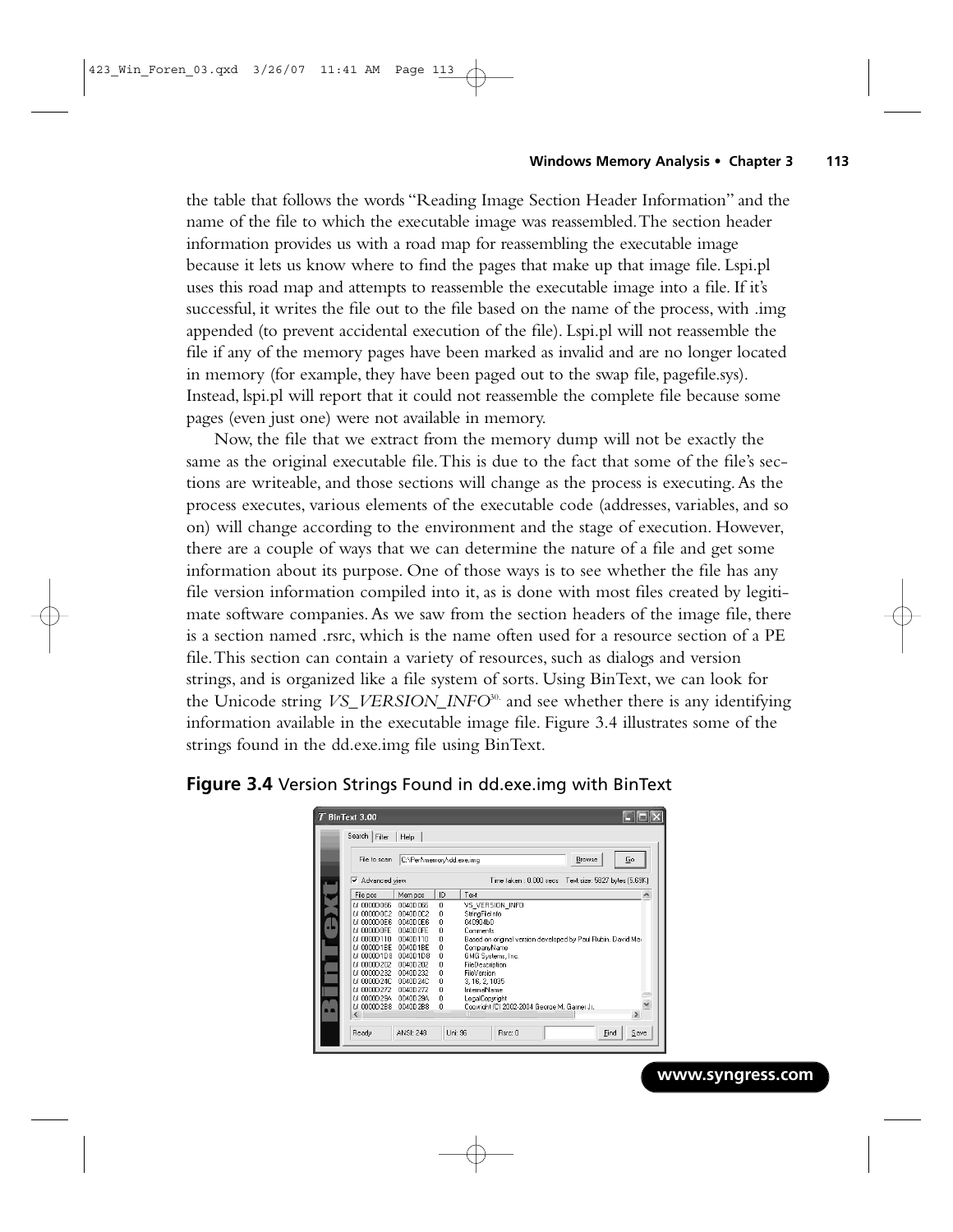Another method of determining the nature of the file is to use file hashing. You're probably thinking,"Hey, wait a minute! You just said that the file created by lspi.pl isn't exactly the same as the original file, so how can we use hashing?" Well, you're right … up to a point. We can't use MD5 hashes for comparison, because as we know, altering even a single bit—flipping a 1 to a 0—will cause an entirely different hash to be computed. So what can we do?

In summer 2006, Jesse Kornblum released a tool called sdeep<sup>31.</sup> that implements something called *context-triggered piecewise hashing*, or *fuzzy hashing*. For a detailed understanding of what this entails, be sure to read Jesse's DFRWS 2006 paper<sup>32</sup> on the subject. In a nutshell, Jesse implemented an algorithm that will tell you a weighted percentage of the identical sequences of bits the files have in common, based on their hashes, computed by ssdeep. Since we know that in this case, George Garner's version of dd.exe was used to dump the contents of RAM from a Windows 2000 system for the DFRWS 2005 Memory Challenge, we can compare the dd.exe.img file to the original dd.exe file that we just happen to have available.

First, we start by using ssdeep.exe to compute a hash for our image file:

```
D:\tools>ssdeep c:\perl\memory\dd.exe.img > dd.sdp
```
We've now generated the hash and saved the information to the dd.sdp file. Using other switches available for ssdeep.exe, we can quickly compare the .img file to the original executable image:

```
D:\tools>ssdeep -v -m dd.sdp d:\tools\dd\old\dd.exe
d:\tools\dd\old\dd.exe matches c:\perl\memory\dd.exe.img (97)
```
This can also be done in one command line using either the *-d* or *-p* switches:

```
D:\tools\> ssdeep -d c:\perl\memory\dd.exe.img d:\tools\dd\old\dd.exe
C:\perl\memory\dd.exe.img matches d:\tools\dd\old\dd.exe (97)
```
We see that the image file generated by lspi.pl has a 97 percent likelihood of matching the original dd.exe file.

Remember, for a hash comparison to work properly, we need something to which we can compare the files created by lspi.pl. Ssdeep.exe is a relatively new, albeit extremely powerful, tool, and it will likely be a while before hash sets either are generated using ssdeep.exe or incorporate hashes calculated using ssdeep.exe.

# Memory Dump Analysis and the Page File

So far, we've looked at parsing and analyzing the contents of a RAM dump in isolation—that is, without the benefit of any additional information.This means that tools such as lspm.pl that rely solely on the contents of the RAM dump will provide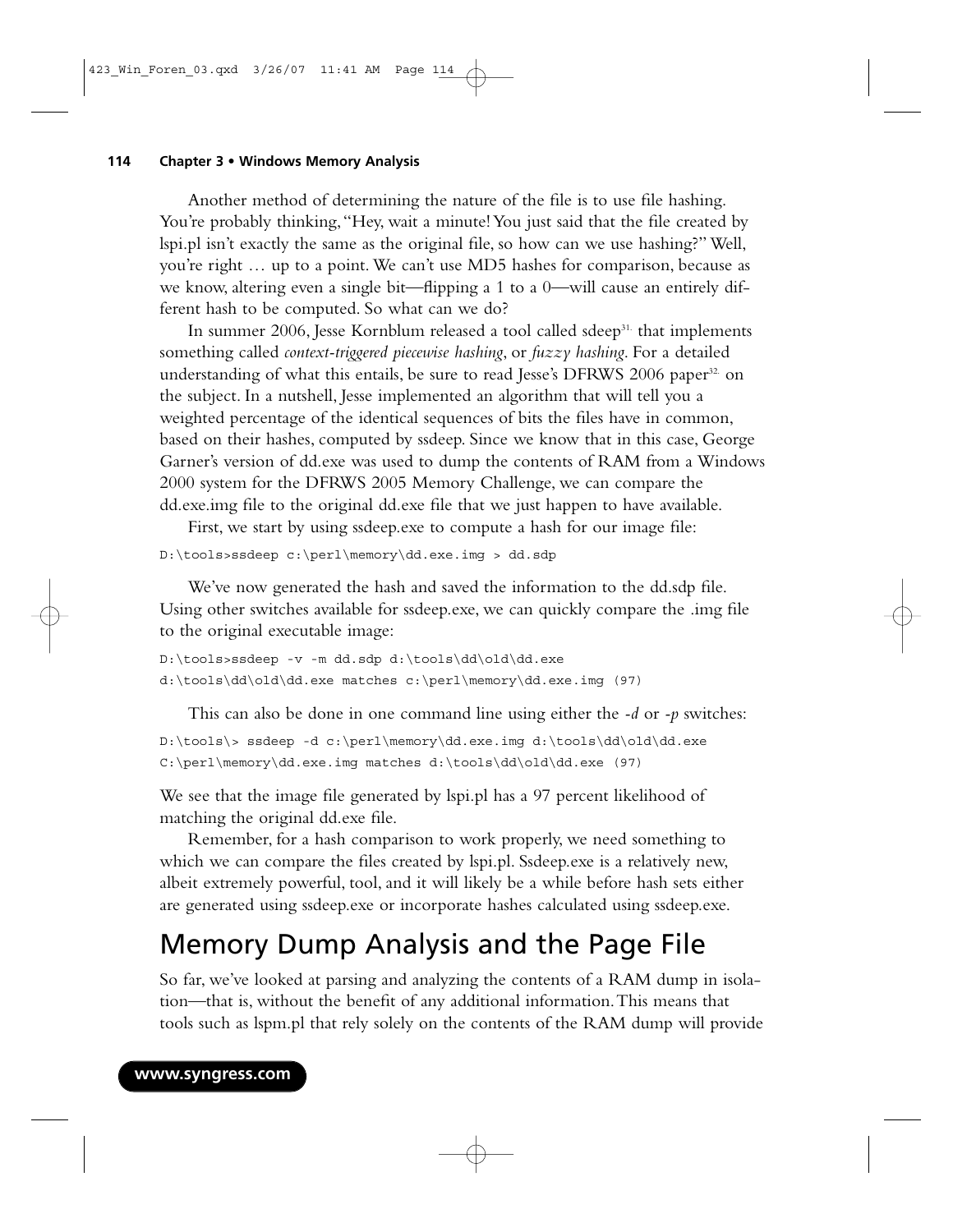an incomplete memory dump, since memory pages that have been swapped out to the page file (pagefile.sys on Windows systems) will not be incorporated in the resulting memory dump.To overcome this deficiency, in the spring of 2006 Nicholas Paul Maclean published his thesis work, *Acquisition and Analysis of Windows Memory* (at the time of this writing, I could not locate an active link to the thesis), which explains the inner workings of the Windows memory management system and provides an open-source tool called *vtop* (written in Python) to reconstruct the virtual address space of a process.

Jesse Kornblum released his "Buffalo" paper (the full title is *Using Every Part of the Buffalo in Windows Memory Analysis*) early in 2007 via his Web site; the paper was also published in the *Digital Investigation Journal*. In this paper, Jesse demonstrates the nuances of page address translation and how the page file can be incorporated into the memory analysis process to establish a more complete (and accurate) view of the information that is available.

# Determining the Operating System of a Dump File

Have you ever been handed an image of a system, and when you asked what the operating system is/was, you simply get "Windows" in response? Shakespeare doesn't cut it here, my friends, because a rose by any other name might *not* smell as sweet. When you're working with an image of a system, the version of Windows that you're confronted with *matters*, and depending on the issue you're dealing with, it could matter a lot.The same is true when you're dealing with a RAM dump file; in fact, it could be even more so.As I've already stated, the structures that are used to define threads and processes in memory vary not only between major versions of the operating system but also within the same version with different service packs installed.

So, when someone hands you a RAM dump and says,"Windows," you'd probably want to know how to figure that out, wouldn't you? After all, you don't want to waste a lot of time running the dump file through every known tool until one of them starts producing valid hits on processes, right? Through personal correspondence (that's a fancy term for "e-mail") a while ago,Andreas Schuster suggested to me that the Windows kernel might possibly be loaded into the same location in memory every time Windows boots. Now, that location is likely to, and does, change for every version of Windows, but so far, it seems to be consistent for each version. The easiest way to find this location is to run LiveKD as we did earlier in this chapter, but note the information that's displayed as it starts up, particularly (on a Windows XP SP2 system):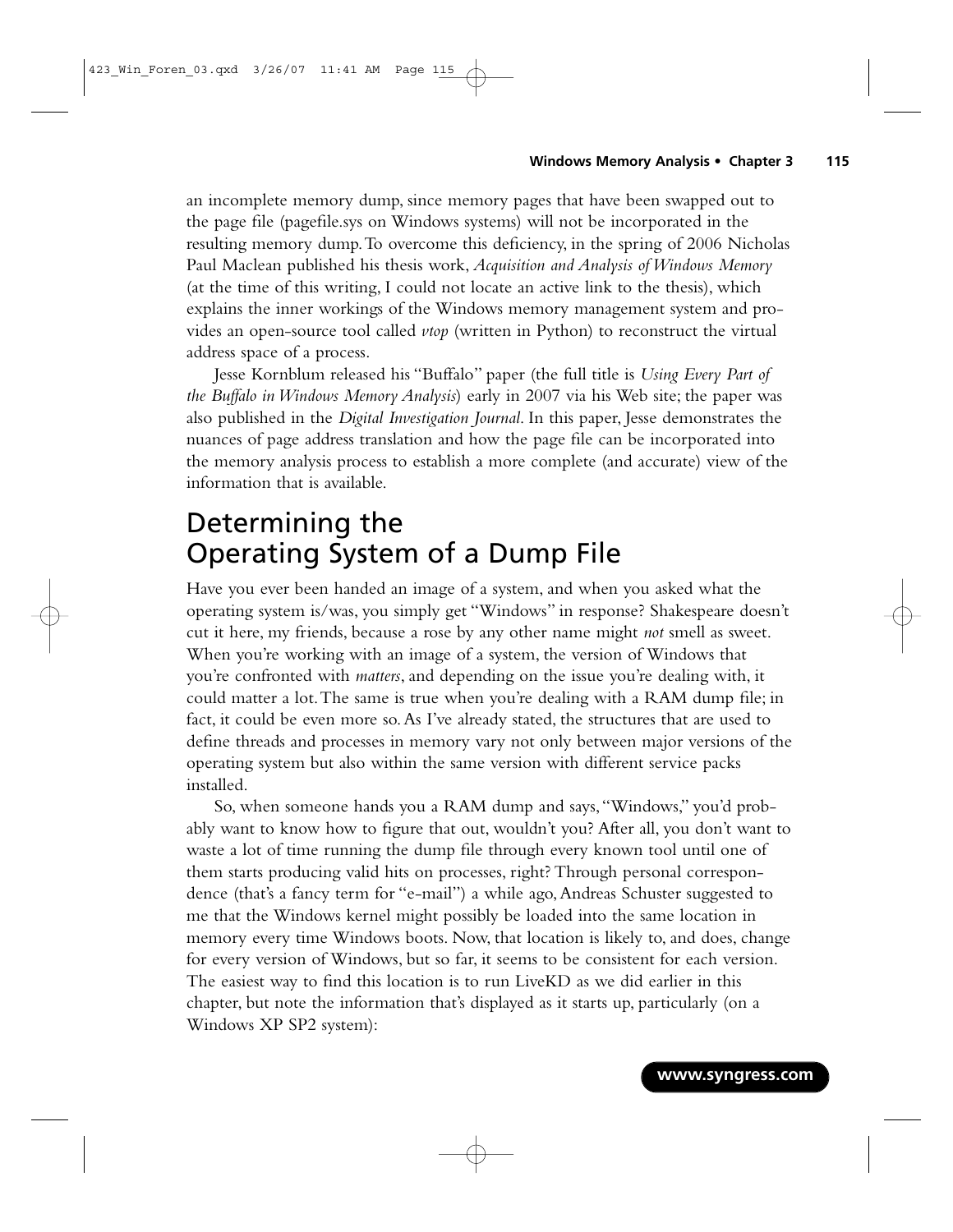```
Windows XP Kernel Version 2600 (Service Pack 2) MP (2 procs) Free x86
compatible
Product: WinNt, suite: TerminalServer SingleUserTS
Built by: 2600.xpsp.050329-1536
Kernel base = 0x804d7000 PsLoadedModuleList = 0x8055c700
```
We're most interested in the information that I've boldfaced—the address of the kernel base. We subtract 0x80000000 from that address and then go to the resulting physical location within the dump file. If the first 2 bytes located at that address are *MZ*, we could have a full-blown Windows PE file at that location, and we *might* have the kernel. From this point, we can use code similar to what's in lspi.pl to parse apart the PE header and locate the various sections within the PE file. Since the Windows kernel is a legitimate Microsoft application file, we can be sure that there is a resource section within the file that contains a *VS\_VERSION\_INFO* section. Following information provided by Microsoft regarding the various structures that make up this section, we can then parse through it looking for the file description string.



On the accompanying DVD, you'll find a file called osid.pl that does just that. Osid.pl began life as kern.pl and found its way into Rick McQuown's PTFinderFE utility. Rick asked me via e-mail one day if there was a way to shorten and clarify the output, so I made some modifications to the file (changed the output, added some switches, and so on) and renamed it.

In its simplest form, you can simply run osid.pl from the command line, passing in the path to the image file as the sole argument:

C:\Perl\memory>osid.pl d:\hacking\xp-laptop1.img

Alternatively, you can designate a specific file using the *-f* switch:

C:\Perl\memory>osid.pl –f d:\hacking\xp-laptop1.img

Both of these commands will give you the same output; in this case, the RAM dump was collected from a Windows XP SP2 system, so the script returns *XPSP2*. If this isn't quite enough information and you'd like to see more, you can add the *-v* switch (for *verbose*), and the script will return the following for the xp-laptop1.img file:

```
OS : XPSP2
Product : Microsoft« Windows« Operating System ver 5.1.2600.2622
```
As you can see, the strings within the *VS\_VERSION\_INFO* structure that refer to the product name and the product version get concatenated to produce the additional output. If we run the script with both the *-v* and the *-f* switches against the first RAM dump file from the DFRWS 2005 Memory Challenge, we get: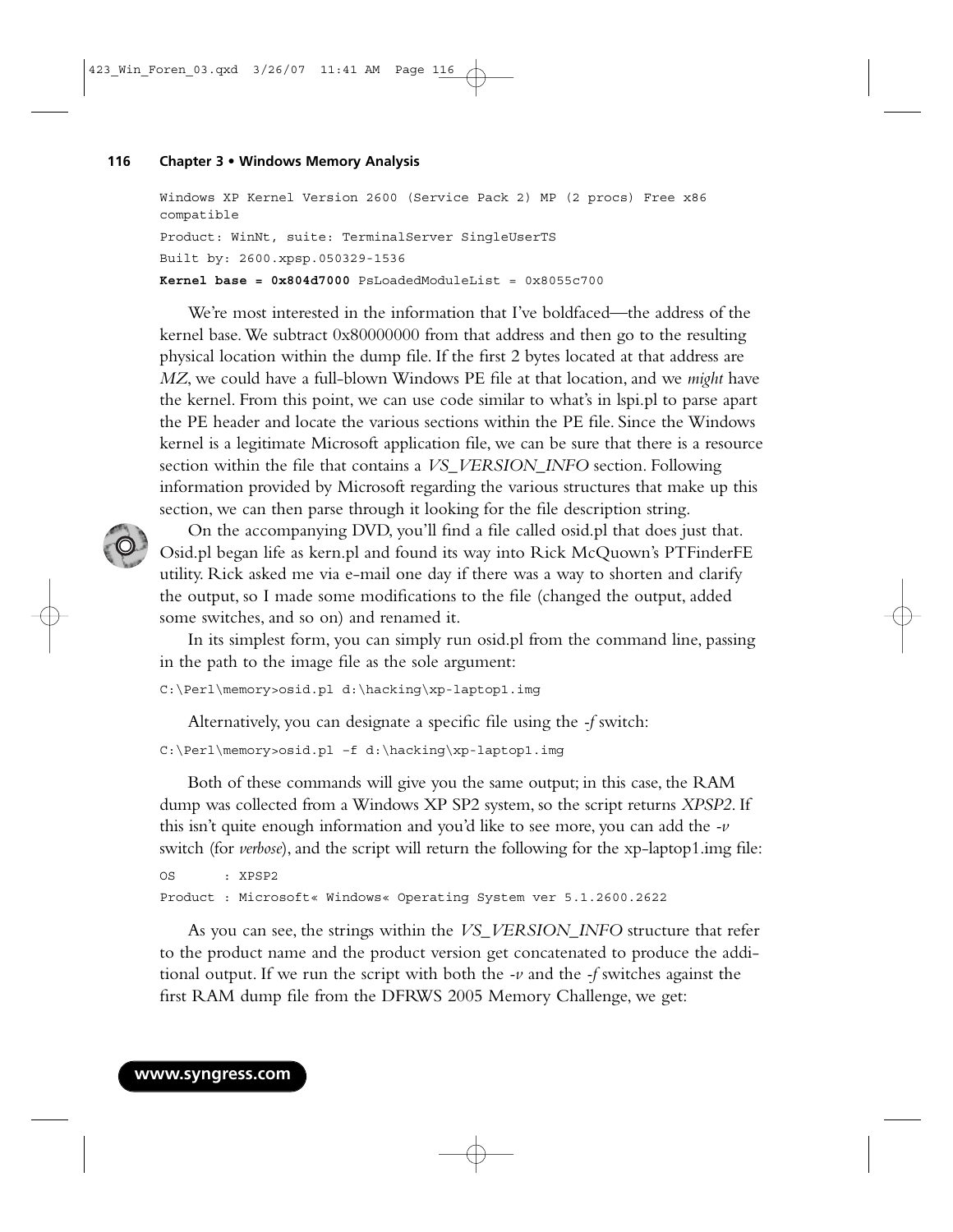```
OS : 2000
Product : Microsoft(R) Windows (R) 2000 Operating System ver 5.00.2195.1620
```
This script also works equally well against VMware .vmem files. I ran the script against a .vmem file from a Windows 2000 VMware session and received the following output:

OS : 2000 Product : Microsoft(R) Windows (R) 2000 Operating System ver 5.00.2195.7071

# Pool Allocations

When the Windows memory manager allocates memory, it generally does so in 4K (4096 bytes) pages. However, allocating an entire 4K page for, say, a sentence copied to the clipboard would be a waste of memory. So the memory manager allocates several pages ahead of time, keeping an available *pool* of memory.Andreas Schuster has done extensive research in this area, and even though Microsoft provides a list of pool headers used to designate commonly used pools, documentation for any meaningful analysis of these pools is simply not available. Many of the commonly used pool headers are listed in the pooltag.txt<sup>33</sup> file provided with the Microsoft Debugging Tools, and Microsoft provides a KnowledgeBase article that describes how to locate pool tags/headers used by third-party applications.<sup>34</sup> Andreas used a similar method to determine the format of memory pools used to preserve information about network connections in Windows 2000 memory dumps; $35$  he searched for the pool header in the tcpip.sys driver on a Windows 2000 system and was able to determine the format of network connection information within the memory pool.

The downside to searching for memory pool allocations is that although the pool headers do not seem to change between versions of Windows, the format of the data resident within the memory pool changes, and there is no available documentation regarding the format of these memory pools.

# **Collecting Process Memory**

During an investigation, you might be interested in only particular processes rather than a list of all processes, and you'd like more than just the contents of process memory available in a RAM dump file. For example, you might have quickly identified processes of interest that required no additional extensive investigation.There are ways to collect all the memory used by a process—not just what is in physical memory but what is in virtual memory or the page file as well.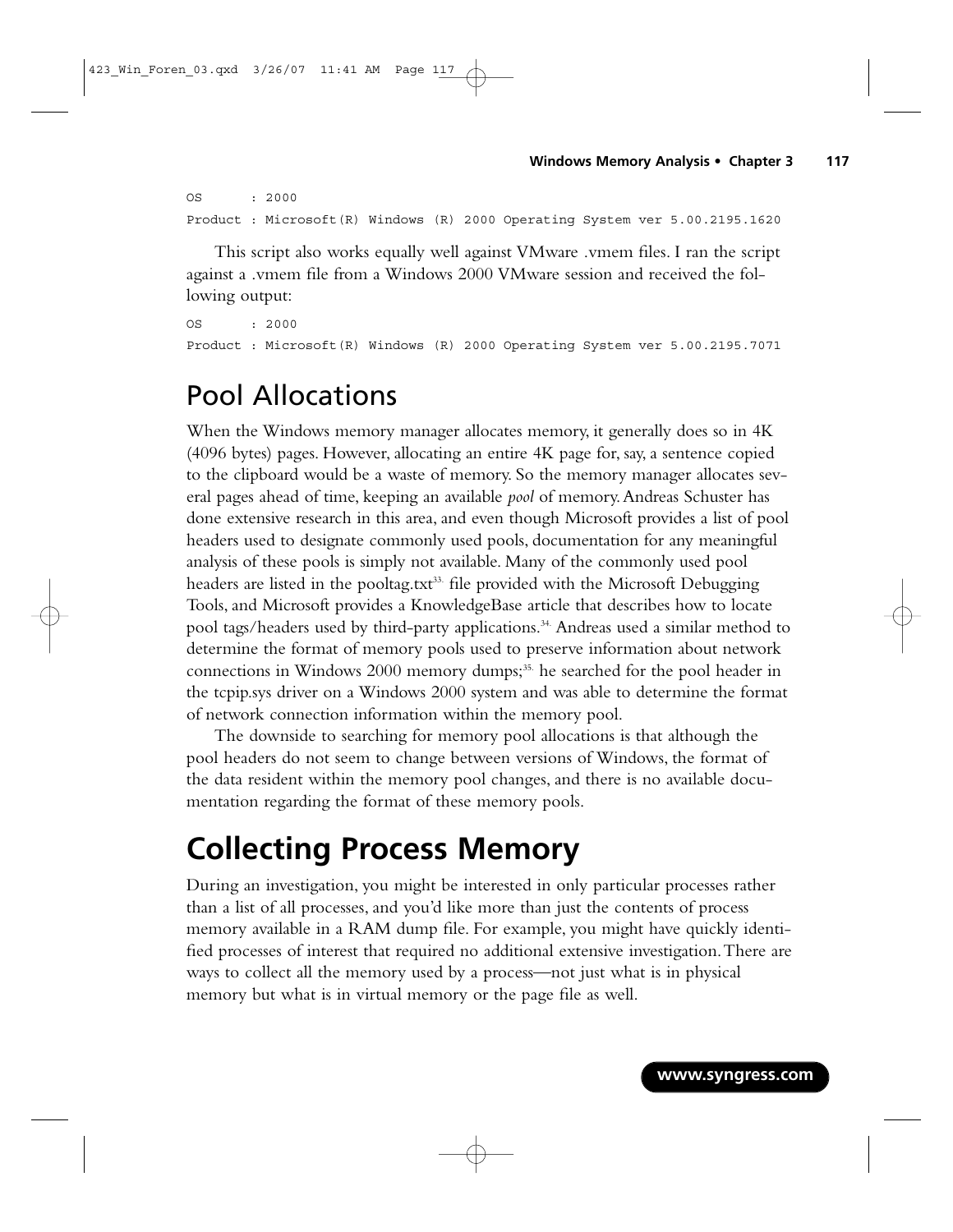To do this, the investigator has available a couple of tools. One is pmdump.exe,  $36$ . written by Arne Vidstrom and available from NTSecurity.nu. However, as the NTSecurity.nu Web site states, pmdump.exe allows you to dump the contents of process memory *without* stopping the process.As we discussed earlier, this allows the process to continue and the contents of memory to change while being written to a file, thereby creating a "smear" of process memory.Also, pmdump.exe does not create an output file that can be analyzed with the debugging tools.

Tobias Klein has come up with another method for dumping the contents of process memory in the form of a free (albeit not open-source) tool called Process Dumper.<sup>37</sup>. Process Dumper (pd.exe) dumps the entire process space along with additional metadata and the process environment to the console (STDOUT) so that the output can be redirected to a file or a socket (via *netcat* or other tools; see Chapter 1 for a discussion of some of those tools).A review of the documentation that Tobias makes available for pd.exe provides no indication that the process is debugged, halted, or frozen prior to the dumping process.Tobias also provides the Memory Parser GUI utility for parsing the metadata and memory contents collected by the Process Dumper.These tools appear to be an extension of Tobias's work toward extracting RSA private keys and certificates from process memory.<sup>38.</sup>

Another tool that is available and recommended by a number of sources is userdump.exe, available from Microsoft. Userdump.exe will allow you to dump any process on the fly, without attaching a debugger and without terminating the process once the dump has been completed.Also, the dump file generated by userdump.exe can be read by the MS debugging tools. However, userdump.exe requires that a driver be installed for it to work, and depending on the situation, this might not be something you'd want to do.

Based on conversations with Robert Hensing, formerly of the Microsoft PSS Security team, the preferred method of dumping a process is to use the adplus.vbs script that ships with the debugging tools. *Adplus* stands for *Autodumplus* and was originally written by Robert (the documentation for the script states that versions 1 through 5 were written by Robert, and as of version 6, Israel Burman has taken over).The help file (debugger.chm) for the debugging tools contains a great deal of information about the script as well as the debugging tool (cdb.exe) that it uses to dump the processes that you designate.The debugging tools do not require that an additional driver be installed and can be run from a CD.This means that the tools (adplus.vbs and cdb.exe as well as supporting DLLs) can be written to a CD (adplus.vbs uses the Windows scripting host version 5.6, also known as cscript.exe, which comes installed on most systems) and used to dump processes to a shared drive or to a USB-connected storage device. Once the dumps have been completed, you can then use the freely available debugging tools to analyze the dump files. In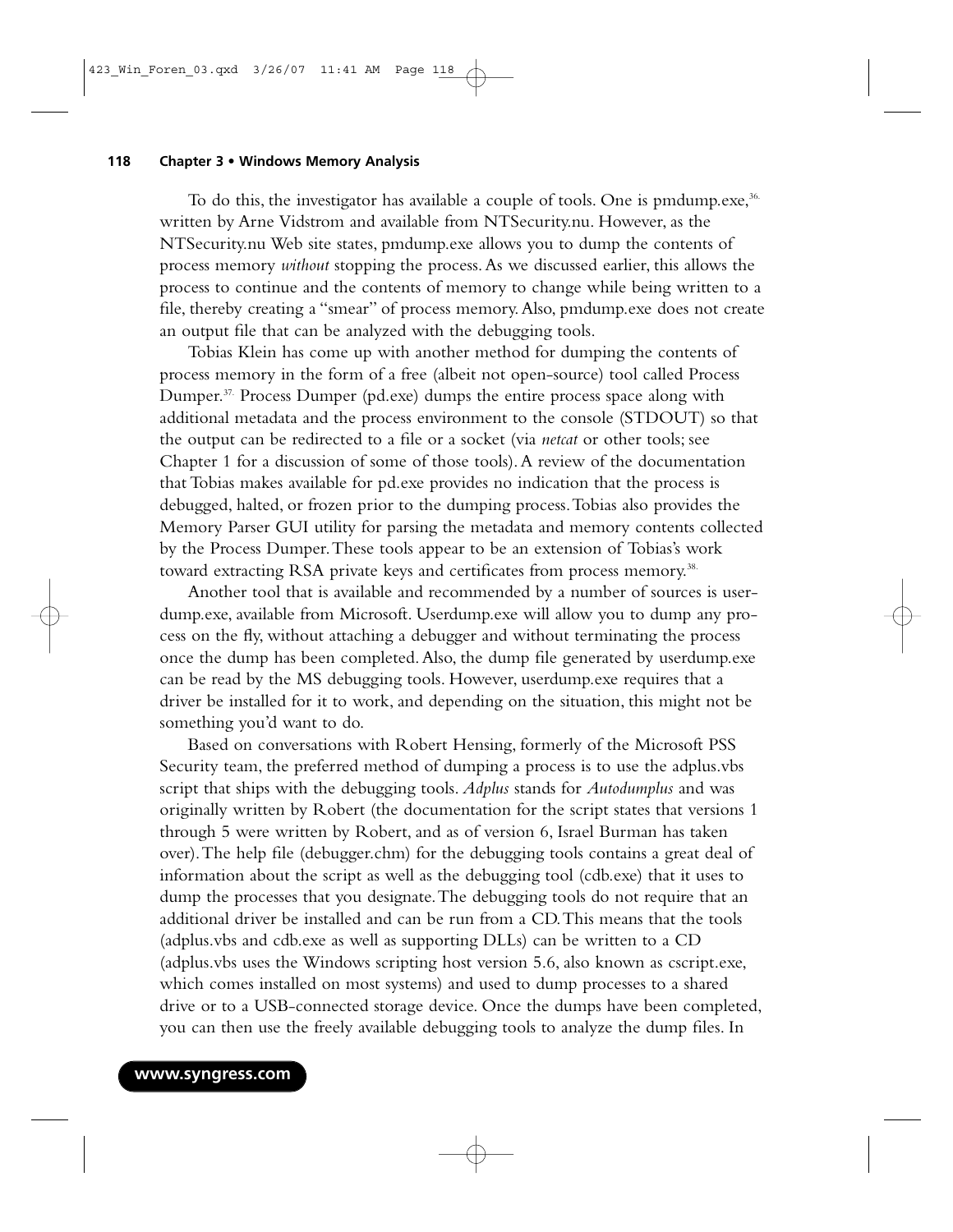addition, you can use other tools, such as BinText to extract ASCII, Unicode, and resource strings from the dump file.You can use still other tools to collect additional information about the process. Handle.exe<sup>39.</sup> (which requires that you have Administrator rights on the system when running it)will provide you with a list of handles (to files, directories, and so on) that have been opened by the process, and listdlls.exe<sup>40</sup> will show you the full path to and the version numbers of the various modules loaded by a process.

There is extensive help available for using adplus.vbs, not only in the debugging tools help file but also in KB article 286350.41. Adplus.vbs can be used to hang the process while it is being dumped (in other words, halt it, dump it, and then resume the process) or to crash the process (halt the process, dump it, and then terminate). To run adplus.vbs in hang mode against a process, you would use the following command line:

```
D:\debug>cscript adplus.vbs –quiet –hang –p <PID>
```
This command will create a series of files within the debug directory within a subdirectory prefaced with the name *Hang\_mode\_* that includes the date and time of the dump. (*Note:*You can change the location where the output is written using the *-o* switch.) What you will see is an adplus.vbs report file, the dump file for the process (multiple processes can be designated using multiple *-p* entries), a process list (generated by default using tlist.exe; you can turn this off using the *-noTList* switch), and a text file showing all the loaded modules (DLLs) used by the process.

Although all the information collected about processes using adplus.vbs can be extremely useful during an investigation, this tool can be used only on processes that are visible via the API. If a process is not visible (say, if it's hidden by a rootkit), you cannot use these tools to collect information about the process.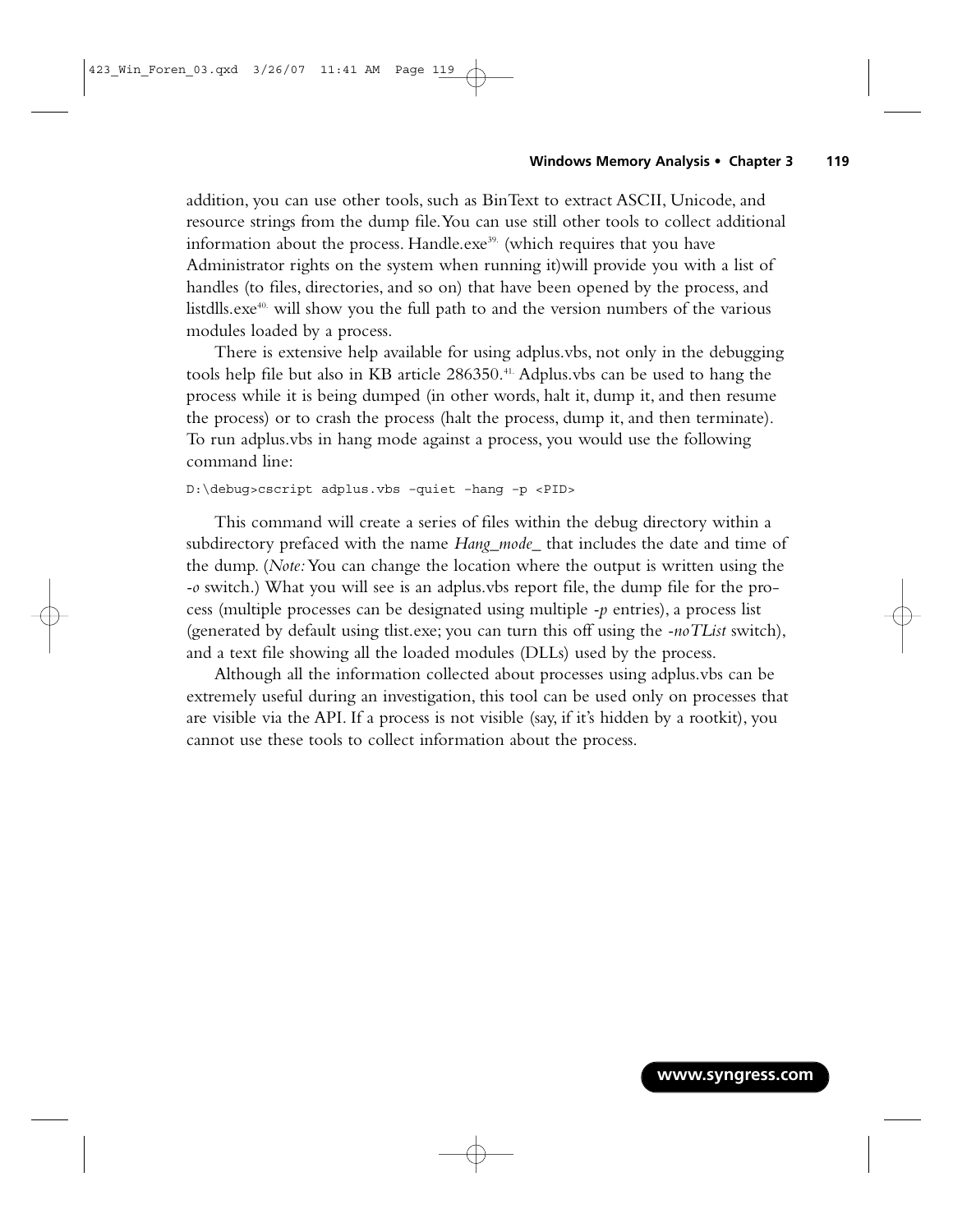# **Summary**

By now it should be clear that you have several options for collecting physical or process memory from a system during incident response. In Chapter 1, we examined a number of tools for collecting various portions of volatile memory during live response (processes, network connections, and the like), keeping in mind that there's always the potential for the Windows API (on which the tools rely) being compromised by an attacker.This is true in any case where live response is being performed, and therefore, we might decide to use multiple disparate means of collecting volatile information.A rootkit can hide the existence of a process from most tools that enumerate the list of active processes (tlist.exe, pslist.exe), but dumping the contents of RAM will allow the investigator to list active and exited processes as well as processes hidden using kernel-mode rootkits. (More about rootkits in Chapter 7, "Rootkits and Rootkit Detection.")

# **Notes**

1. For more information go to www.dfrws.org.

2. For more information go to www.e-fense.com/helix/.

3. For more information go to http://computer.forensikblog.de/en/topics/windows/memory\_analysis/.

4. For more information go to www.lurhq.com/truman/.

5. For more information go to www.blackhat.com/html/bh-federal-06/bh-fed-06 speakers.html#Burdach.

6. For more information go to http://nucia.unomaha.edu/tvidas/.

7. For more information go to www.grandideastudio.com/.

8. For more information go to www.storm.net.nz/projects/16.

9. For more information go to www.python.org.

10. For more information go to http://ntsecurity.nu/onmymind/2006/2006-09- 02.html.

11. For more information go to

http://en.wikipedia.org/wiki/Blue\_Screen\_of\_Death.

12. For more information go to

www.microsoft.com/whdc/devtools/debugging/default.mspx.

13. For more information go to

www.microsoft.com/downloads/details.aspx?FamilyID=E84D3B35-63C3-445B-

810D-9FED3FDEB13F&displaylang=en.

14. For more information go to http://support.microsoft.com/kb/254649/.

15. For more information go to http://support.microsoft.com/kb/274598/.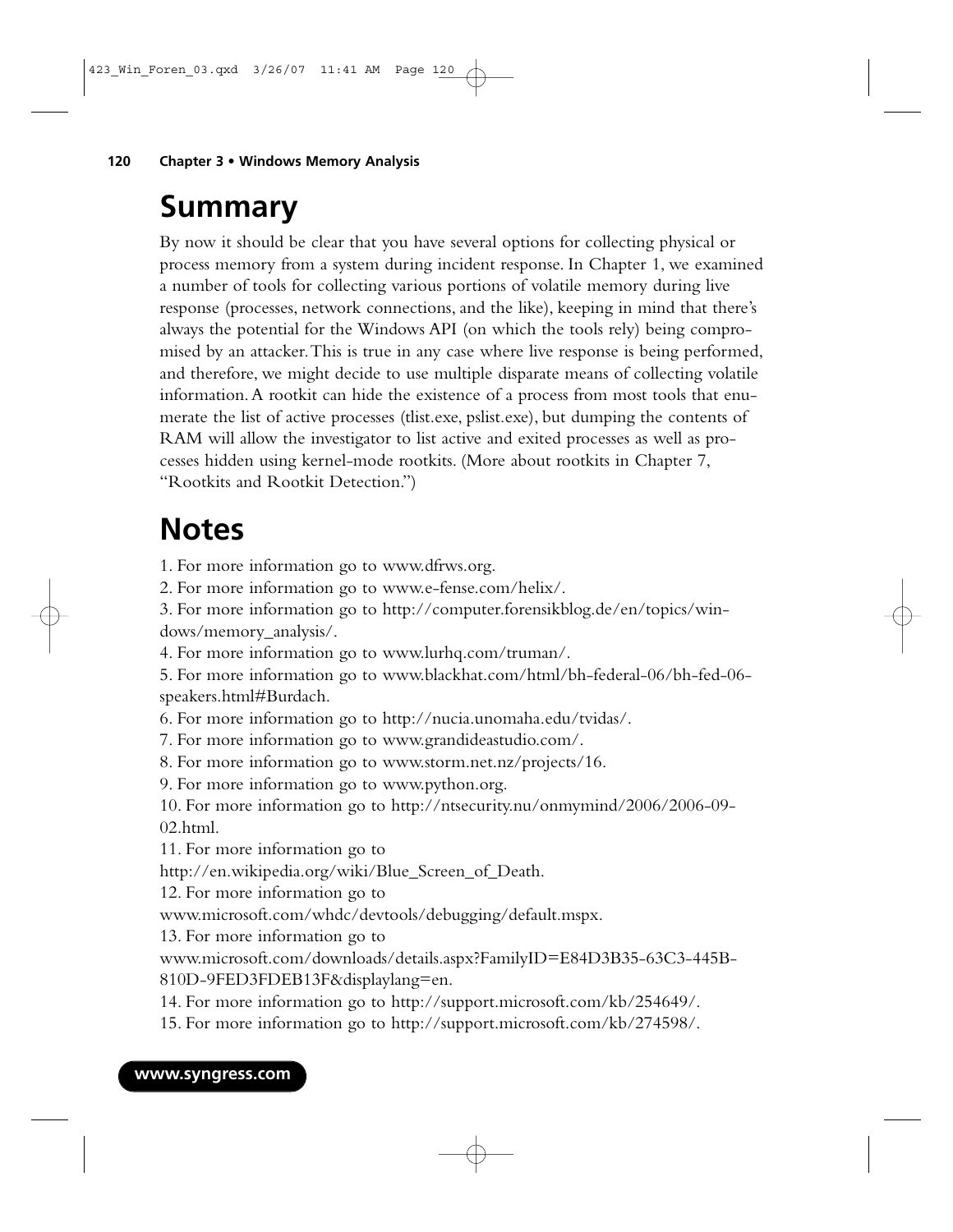16. For more information go to http://support.microsoft.com/kb/307973/.

17. For more information go to http://support.microsoft.com/kb/ 244139/.

18. For more information go to

www.microsoft.com/downloads/details.aspx?FamilyID=E84D3B35-63C3-445B-

810D-9FED3FDEB13F&displaylang=en.

19. For more information go to

http://support.citrix.com/article/CTX107717&parentCategoryID=617.

20. For more information go to

www.microsoft.com/technet/sysinternals/SystemInformation/LiveKd.mspx.

21. For more information go to http://bochs.sourceforge.net/.

22. For more information go to http://users.erols.com/gmgarner/forensics/develop.

23. For more information go to http://computer.forensikblog.de/en/topics/windows/memory\_analysis/.

24. For more information go to

www.microsoft.com/whdc/devtools/debugging/default.mspx.

25. Mark E. Russinovich and David A. Solomon, *Windows Internals*, fourth edition, Chapter 6 (Redmond, WA: Microsoft Press, 2005).

26. For more information go to www.dfrws.org/2006/proceedings/2-Schuster.pdf.

27. For more information go to www.e-fense.com/helix/.

28. For more information go to http://computer.forensikblog.de/en/2006/04/persistance\_through\_the\_boot\_process.html.

29. For more information go to

http://computer.forensikblog.de/en/2006/04/data\_lifetime.html.

30. For more information go to

http://msdn.microsoft.com/library/default.asp?url=/library/en-

us/mobilesdk5/html/wce50lrf VSVERSIONINFO.asp.

31. For more information go to http://ssdeep.sourceforge.net/.

32. For more information go to http://dfrws.org/2006/proceedings/12- Kornblum.pdf.

33. For more information go to

www.microsoft.com/whdc/driver/tips/PoolMem.mspx.

34. For more information go to

http://support.microsoft.com/default.aspx?scid=kb;en-us;298102.

35. For more information go to

http://computer.forensikblog.de/en/2006/07/finding\_network\_socket\_activity\_in\_p ools.html.

36. For more information go to www.ntsecurity.nu/toolbox/pmdump/.

37. For more information go to www.trapkit.de/research/forensic/pd/index.html.

38. For more information go to www.trapkit.de/research/sslkeyfinder/index.html.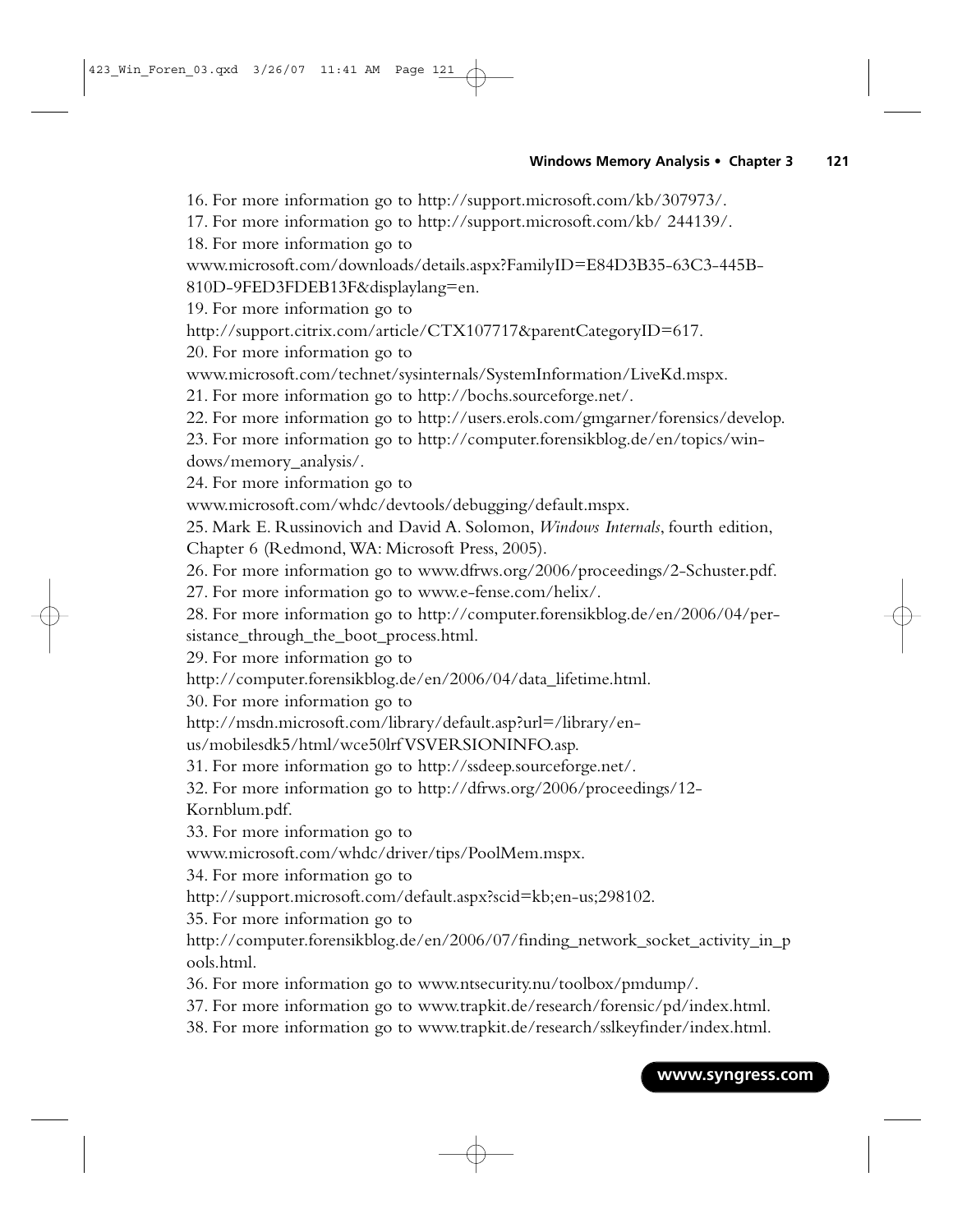39. For more information go to www.microsoft.com/technet/sysinternals/ProcessesAndThreads/Handle.mspx. 40. For more information go to www.microsoft.com/technet/sysinternals/ProcessesAndThreads/ListDlls.mspx. 41. For more information go to http://support.microsoft.com/kb/286350

# **Solutions Fast Track**

## Dumping Physical Memory

- $\boxtimes$  Several methodologies are available for dumping the contents of physical memory.The investigator should be aware of the available options as well as their pros and cons so that he or she can make an intelligent choice as to which methodology should be used.
- $\boxtimes$  Dumping the contents of physical memory from a live system can present issues with consistency due to the fact that the system is still live and processing information while the memory dump is being generated.
- $\boxtimes$  When dumping the contents of physical memory, the investigator must keep Locard's Exchange Principle in mind.

### Analyzing a Physical Memory Dump

- $\boxtimes$  Depending on the means used to collect the contents of physical memory, various tools are available to extract useful information from the memory dump.The use of strings.exe, BinText, and *grep* with various regular expressions has been popular, and research conducted beginning in spring 2005 revealed how to extract specific processes.
- $\boxtimes$  Dumps of physical memory contain useful information and objects such as processes, the contents of the clipboard, and network connections.
- $\boxtimes$  Continuing research in this area has demonstrated how the page file can be used in conjunction with a RAM dump to develop a more complete set of information.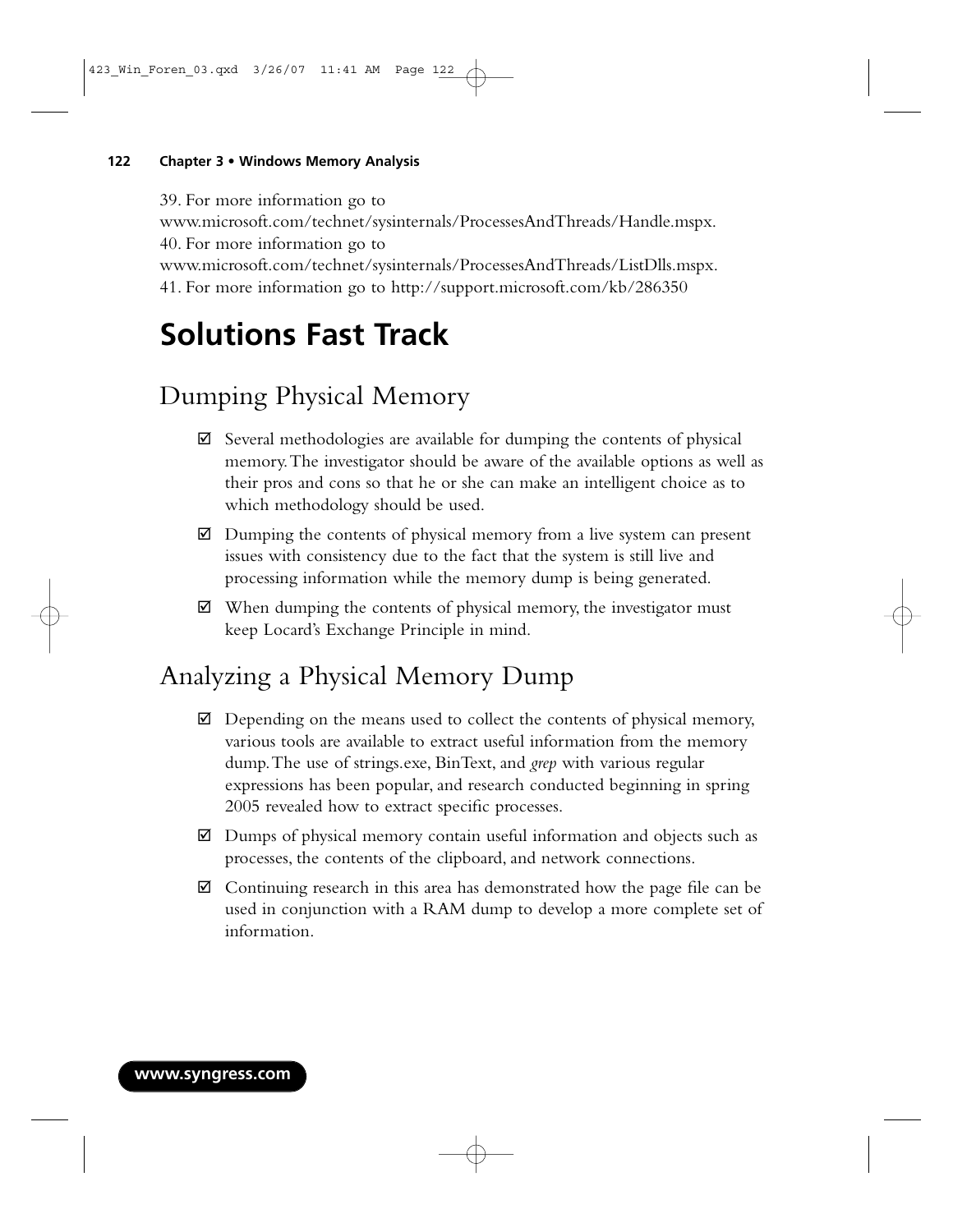## Collecting Process Memory

- $\boxtimes$  An investigator could be presented with a situation in which it is not necessary to collect the entire contents of physical memory; rather, the contents of memory used by a single process would be sufficient.
- $\boxtimes$  Collecting the memory contents of a single process is an option that is available for only those processes that are seen in the active process list by both the operating system and the investigator's utilities. Processes hidden via some means (see Chapter 7,"Rootkits and Rootkit Detection") might not be visible, and the investigator will not be able to provide the process identifier to the tools he or she is using to collect the memory used by the process.
- $\boxtimes$  Dumping process memory allows the investigator to collect not only the memory used by the process that can be found in RAM but the memory located in the page file as well.
- $\boxtimes$  Once process memory has been collected, additional information about the process, such as open handles and loaded modules, can then be collected.

# **Frequently Asked Questions**

The following Frequently Asked Questions, answered by the authors of this book, are designed to both measure your understanding of the concepts presented in this chapter and to assist you with real-life implementation of these concepts. To have your questions about this chapter answered by the author, browse to **www.syngress.com/solutions** and click on the **"Ask the Author"** form.

- **Q:** Why should I dump the contents of RAM from a live system? What use does this have, and what potentially useful or important information will be available to me?
- **A:** As we discussed in Chapter 1, a significant amount of information available on a live system can be extremely important to an investigation.This volatile information exists in memory, or RAM, while the system is running. We can use various third-party tools (discussed in Chapter 1) to collect this information, but it might be important to collect the entire contents of memory so that we not only have a complete record of information available, we can also "see" those things that might not be "visible" via traditional means (for example, things hidden by a rootkit; see Chapter 7,"Rootkits and Rootkit Detection," for more